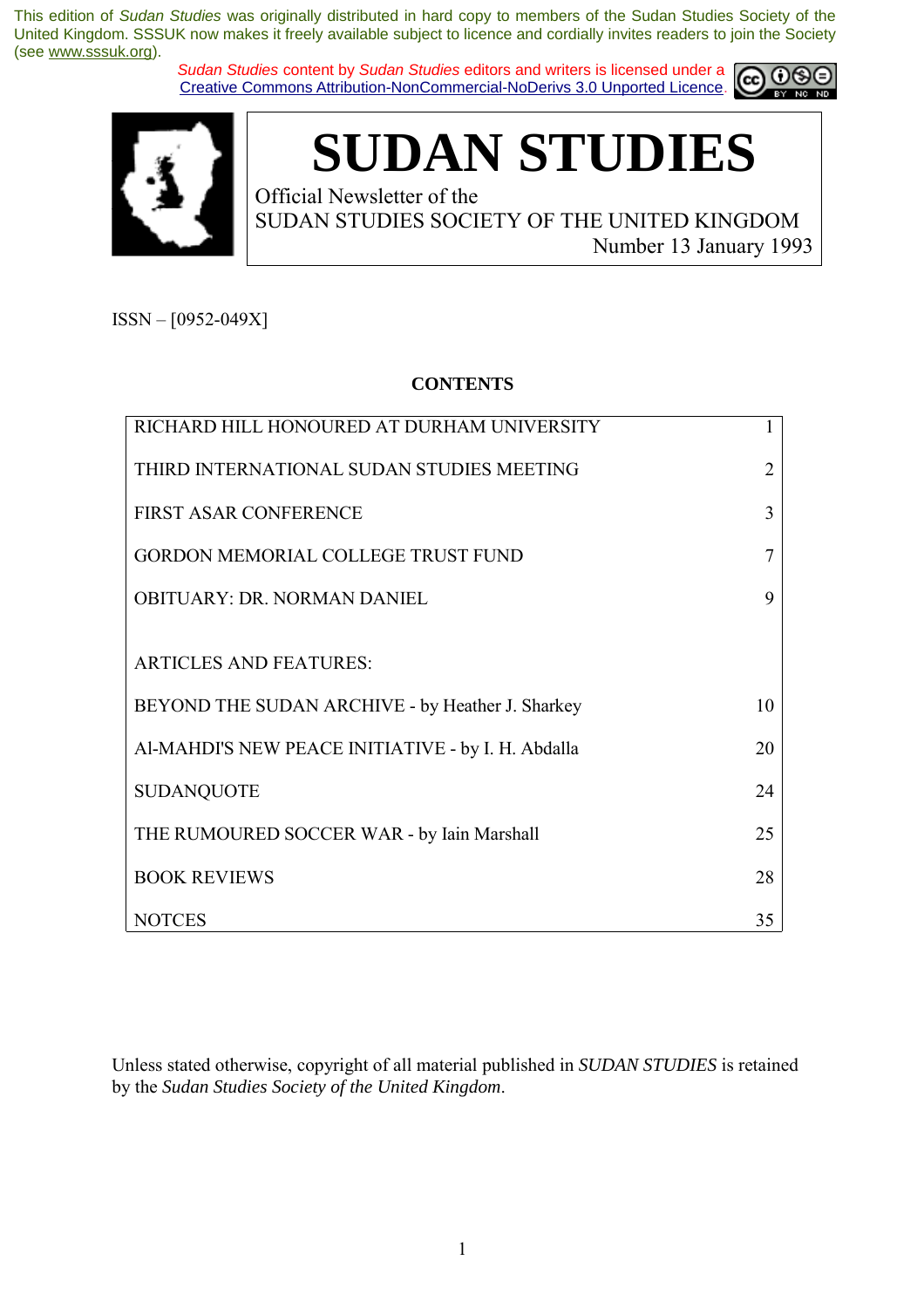*Sudan Studies* content by *Sudan Studies* editors and writers is licensed under a Creative Commons Attribution-NonCommercial-NoDerivs 3.0 Unported Licence.



# **SUDAN SCHOLAR HONOURED DURHAM D. LITT. FOR RICHARD HILL**



Richard Hill immediately after the degree ceremony in Durham Castle courtyard on 2 July 1992

Richard Leslie Hill, internationally acclaimed historian of the Sudan, received an honorary D. Litt. degree from the Chancellor of Durham University, Sir Peter Ustinov, on 2 July1992. By happy coincidence, his grand daughter, Katherine McManus, received her Durham BSc. in Geography on the same day. After working in the Sudan on the railways and as a lecturer in Khartoum, Richard Hill taught Near Eastern history at Durham between 1949-66. In 1957 he was one of those responsible for setting up the Sudan Archive which is housed in the University Library and maintained and developed it virtually single-handed until he retired in 1966. It is now the major collection for the study of the Condominium outside the Sudan. After retirement, he held visiting professorships at Santa Barbara, Vancouver and Kano.

From the time of his first appointment in the Sudan in 1927 until the present, Richard Hill has been actively engaged in research in Sudanese studies. This has resulted in a steady series of books of major importance starting with the Bibliography of the Anglo Egyptian Sudan published in 1939 and the Biographical Dictionary published in 1951 (2nd ed. 1967), ranging through seven further monographs, numerous articles - even now there is a book in the press. These publications and the Sudan Archive at Durham University are Richard Hill's lasting legacy to Sudanese studies.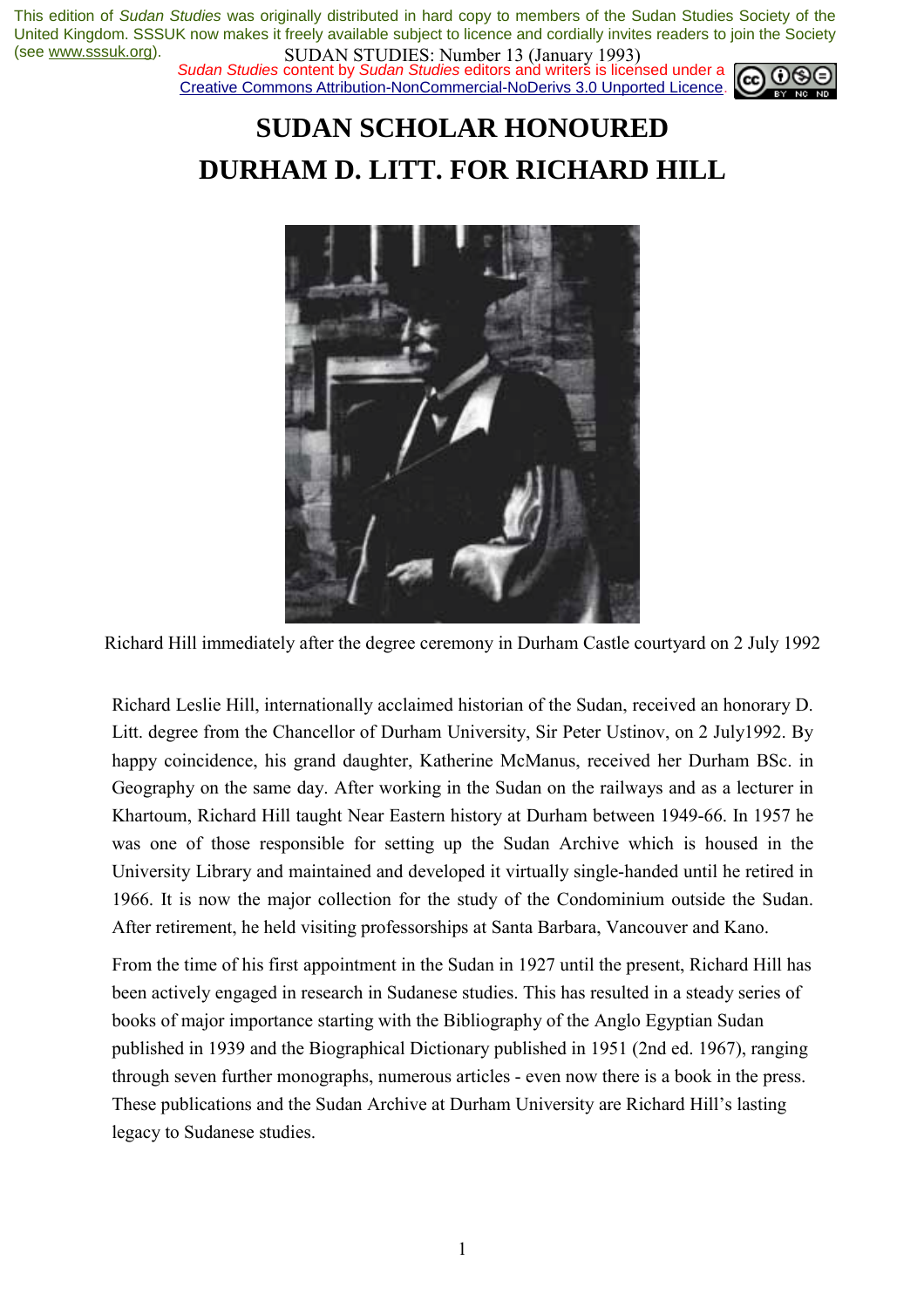*Sudan Studies* content by *Sudan Studies* editors and writers is licensed under a Creative Commons Attribution-NonCommercial-NoDerivs 3.0 Unported Licence.



# **THE THIRD INTERNATIONAL MEETING OF SUDAN STUDIES**

## THEME: THE SUDAN: HISTORY, POLITY, AND IDENTITY, IN A TIME OF CRISIS.

Sudan Studies Association, with the Institute of African and Asian Studies, University of Khartoum, and Sudan Studies Society of the United Kingdom.

The Third International Meeting of Sudan Studies will be held Thursday 21 April to Sunday 24 April 1994.

CALL FOR PAPERS:

Papers, Plenary Sessions, and Panels on this theme are particularly welcome but papers on other topics will also be considered, especially including literature, sciences, development, archaeology, human rights, agriculture, and other related topics. Regional specialists of bordering nations such as Ethiopia and the Horn are also welcome. Proposals are now being received.

The Conference will be centred at *The Mid-Town Hotel*, 220 Huntington Avenue, Boston, Massachusetts 02115. Inside MASS. Phone: 617-262-1000, or outside MASS., 1-800-343- 1177. \$82/room either single or double. Free parking. All participants should make their own reservations. The hotel will be the Conference information and meeting centre, but with additional events scheduled at the Museum of Fine Arts, Northeastern University, and Boston University.

Paper and Panel Abstracts Accepted Now, but are due: *30 November 1993*.

Camera-Ready Papers for Publication of Proceedings due: *31 December 1993*.

*Sponsors*: Sudan Studies Association; Sudan Studies Society of the UK, Institute of African and Asian Studies, University of Khartoum

*Local Arrangements*: Boston University, African Studies Centre; Northeastern University, Program of African and Afro-American Studies; Rhode Island College, Program of African and Afro-American Studies; Boston Museum of Fine Arts, Department of Ancient Egyptian, Nubian, and Near Eastern Studies.

For information and suggestions for papers and panels contact:

SSA 1994 PROGRAM

c/o Program of African and Afro-American Studies

Rhode Island College

Providence, R.I., 02908, USA

Tel: 401-456-8784; Fax 401-456-8379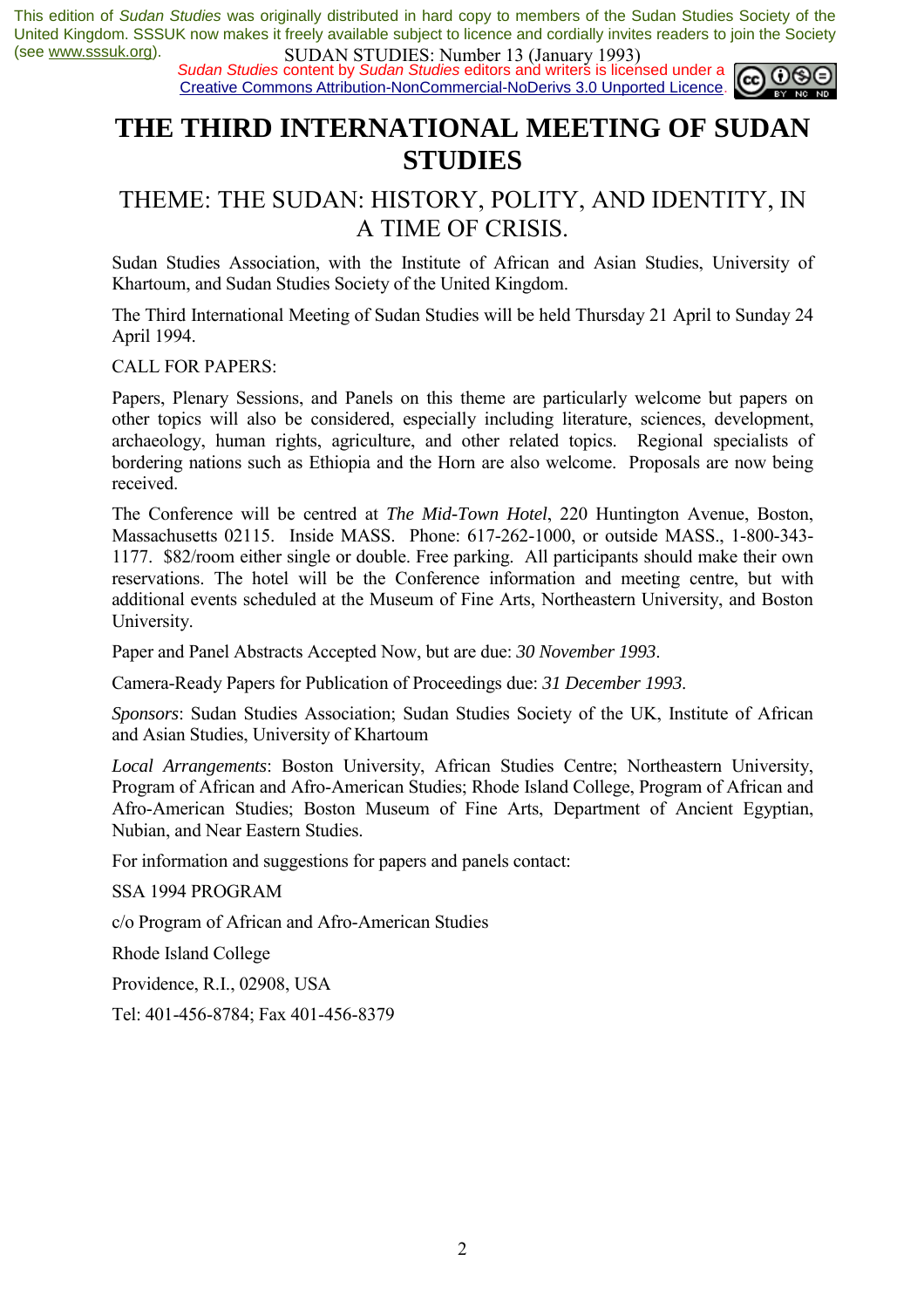*Sudan Studies* content by *Sudan Studies* editors and writers is licensed under a Creative Commons Attribution-NonCommercial-NoDerivs 3.0 Unported Licence.



# **FIRST ASAR CONFERENCE 90 YEARS OF HIGHER EDUCATION IN THE SUDAN** AFRICA CENTRE, LONDON 7 NOVEMBER 1992

The Association of Sudanese Academics and Researchers (ASAR - UK), which was formed in July 1992, held its first one-day conference an the occasion of the 90th anniversary of the Gordon Memorial College (The University of Khartoum). The main hall of the Africa Centre, 38 King Street, Covent Garden, London, witnessed well researched papers and lively discussions from 10.30 a.m. to 6p.m.

The opening speech was delivered by Dr Khalid Al Mubarak, Secretary of ASAR-UK, followed by messages and greetings, the highlight of which was a short speech by Mr David Gordon-head of the Gordon family.

The keynote speech was delivered by Dr Peter Woadward af Reading University who taught in the Sudan in the 1960's (and was recently turned back from Khartoum airport despite the fact that he was given an entry visa by the Sudanese embassy in London).

The first session was chaired by Dr Zaki El Hassan of the University of Khartoum (Engineering). Two papers were presented. The first by Professor O.M. Osman -ex Vice-Chancellor of the University of Khartoum - on the influence of private education on the democratisation of Higher Education. The paper was written in Arabic and presented in Arabic by Dr B. Badri on behalf of Professor Osman who couldn't attend the conference. The chairman provided a summary in English. The second paper was by Mr S. Kaballu (National Council for Social and Economic Research - Sudan). It discussed the relationship of the professional labour market and the development of Higher Education.

Following a lunch break, the conference resumed its deliberations. The second session was chaired by Mr A.I. Diraige - Ex-MP and Ex-Governor of Darfur. Two papers were presented. The first by Dr P.N. Kok (University of Khartoum and Max Planck Institute in Hamburg) who flew from Germany for the conference. He discussed the concept of affirmation action in Higher Education in the Sudan.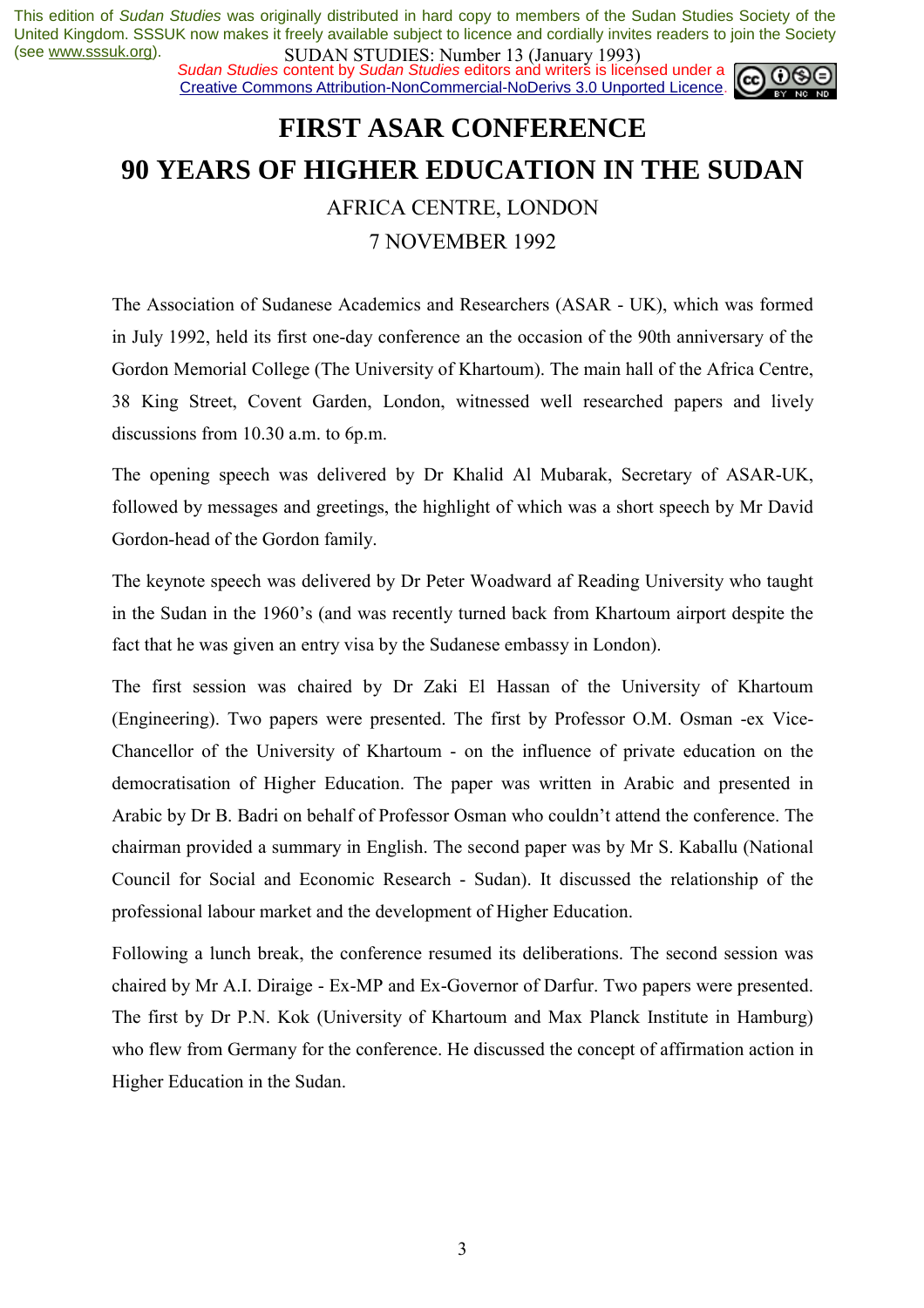*Sudan Studies* content by *Sudan Studies* editors and writers is licensed under a Creative Commons Attribution-NonCommercial-NoDerivs 3.0 Unported Licence.



He was followed by Dr Khalid Hussein Al Kid of the Ahlia University (who was imprisoned by the junta and released after an international solidarity campaign). His title was: Military Education in Sudan.

After a short tea break the third and last session started, chaired by Dr Alex de Waal - Associate Director of Africa Watch-UK. The first of three papers was presented by Dr A. Sid Ahmed (Middle East Centre - Cambridge University) who discussed forced Arabicisation. The same theme was addressed by Dr. W. Kuwawrang (University of Khartoum and Ex-Minister of Labour) who widened it to include Islamisation. The third paper was presented by Dr. M Mahmoud (Ex- Head of he Department of English, University of Khartoum). His title was: Islamisation of Knowledge.

Dr Ahmed El Bushra (University of Khartoum and Ex-Cultural AttachÈ - Sudan Embassy) rounded off the comments and discussion. In the end, the convenor of the Conference, Dr Khalid Al Mubarak, read out the suggested points for recommendations. They were complemented from the floor and adopted.

## **CONFERENCE RECOMMENDATIONS**

- 1. The overall standard of education in the Sudan has steadily declined. The country now lags behind most of the neighbouring states according to UN statistics. This is a reversal of the previous situation. Education now needs urgent attention.
- 2. The policy of compulsory Arabicization and Islamisation which is implemented by the military junta condemns those whose mother-tongue is not Arabic and those who are not Muslims to an inferior second-class status in their own country. This is not acceptable.
- 3. Academic freedom, freedom of research and publication are part of the common human heritage. They cannot be written off and discredited as "vestiges of colonialism" as the official media in Khartoum does.
- 4. It is appropriate on the 90th anniversary of the Gordon Memorial College to promote and uphold the principles of liberal democratic education. Such an education welcomes the formation of teaching staff and students' organisations, preserves the autonomy of the university and rejects any ideologically motivated governmental indoctrination or meddling with the syllabuses and protects human rights within the universities and research centres.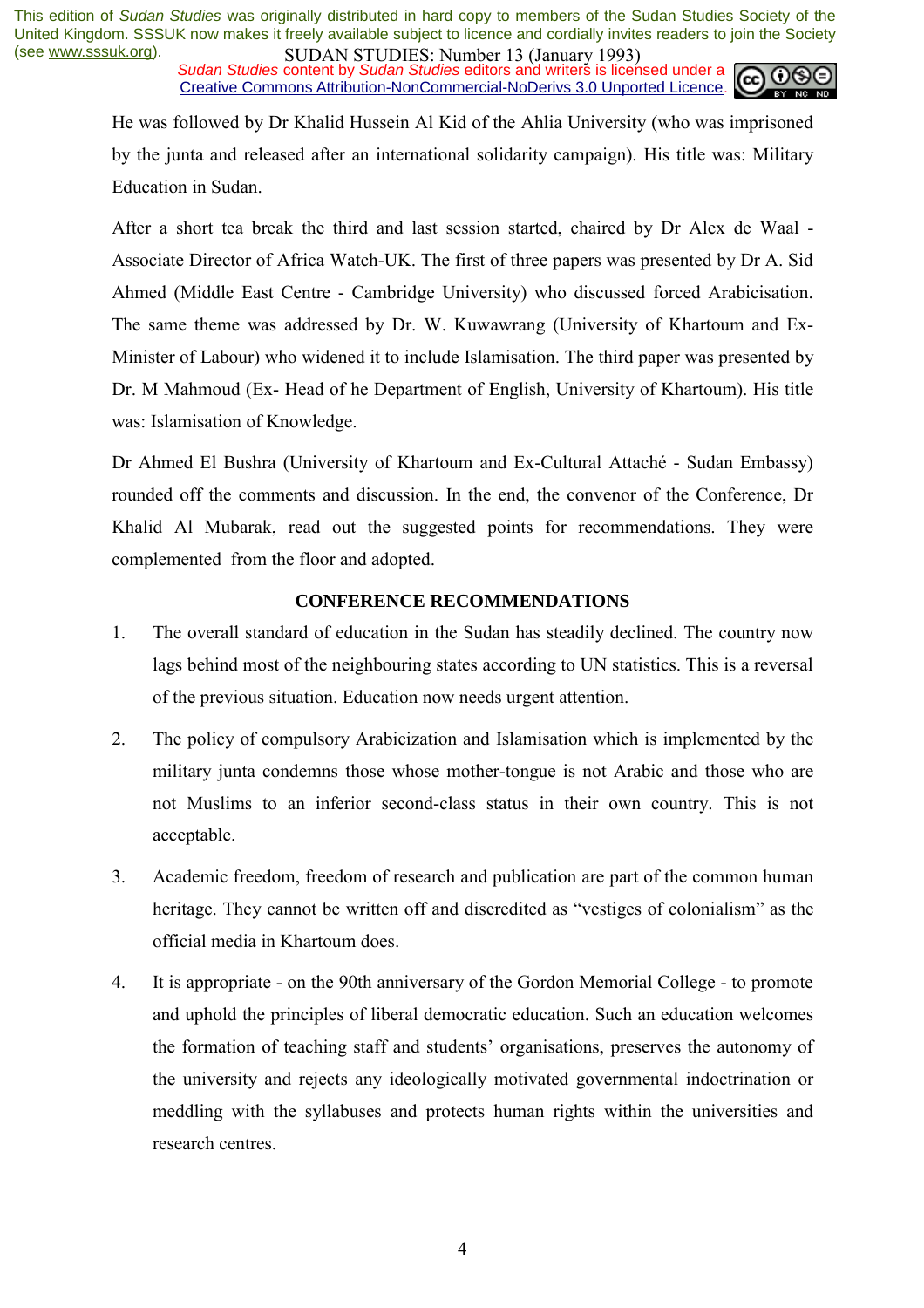*Sudan Studies* content by *Sudan Studies* editors and writers is licensed under a Creative Commons Attribution-NonCommercial-NoDerivs 3.0 Unported Licence.



- 5. The policy of dismissal, detention, and killing of students and teachers (which has become the order of the day since 30 June 1989) is designed to shake the very foundations of higher education and research.
- 6. The fundamentalist military government cannot spend lavishly on its senseless war in the South and have enough funds for education and research. Peace is a prerequisite for the development of the educational system in the whole country.
- 7. There is a discrepancy in the percentages of students enrolled in Higher Educational institutions in the Sudan. Students from the South and from the less developed regions of the North are not represented in any numbers which might reflect the weight of the population in the areas from which they come. This unfair state of affairs should be put right.
- 8. Stability and the development of higher education in the Sudan can only be guaranteed by giving due consideration and equal respect to all the country's languages, religions and cultures.
- 9. Upon the restoration of democracy, more attention should be given to the content of education - in order to encourage open-mindedness, tolerance and democratic worldviews.
- 10. More emphasis should be put on measures to emancipate women and ensure their full participation in Higher Education and Research as equals to men.
- 11. The protection of the environment is a top priority. The widespread use of chemical fertilisers and pesticides in the Sudan is harmful to the soil and to human beings. Researches should address this problem and seek alternatives.
- 12. Those who call for the 'return to the roots' should face the question "Which roots?'. The Sudan has many roots. All are valid and indispensable.
- 13. The struggle for the restoration of democracy should not deteriorate into an effort to replace an ideologically motivated rule with another. Tolerance should be displayed after overthrowing of the Nazi-styled NIF fundamentalists. Over reaction can lead to a vicious circle.
- 14. Appropriate lessons should be drawn from the shortcomings of the past in order to restore a pruned democracy which suits the conditions of the country and is able to withstand pressures and challenges.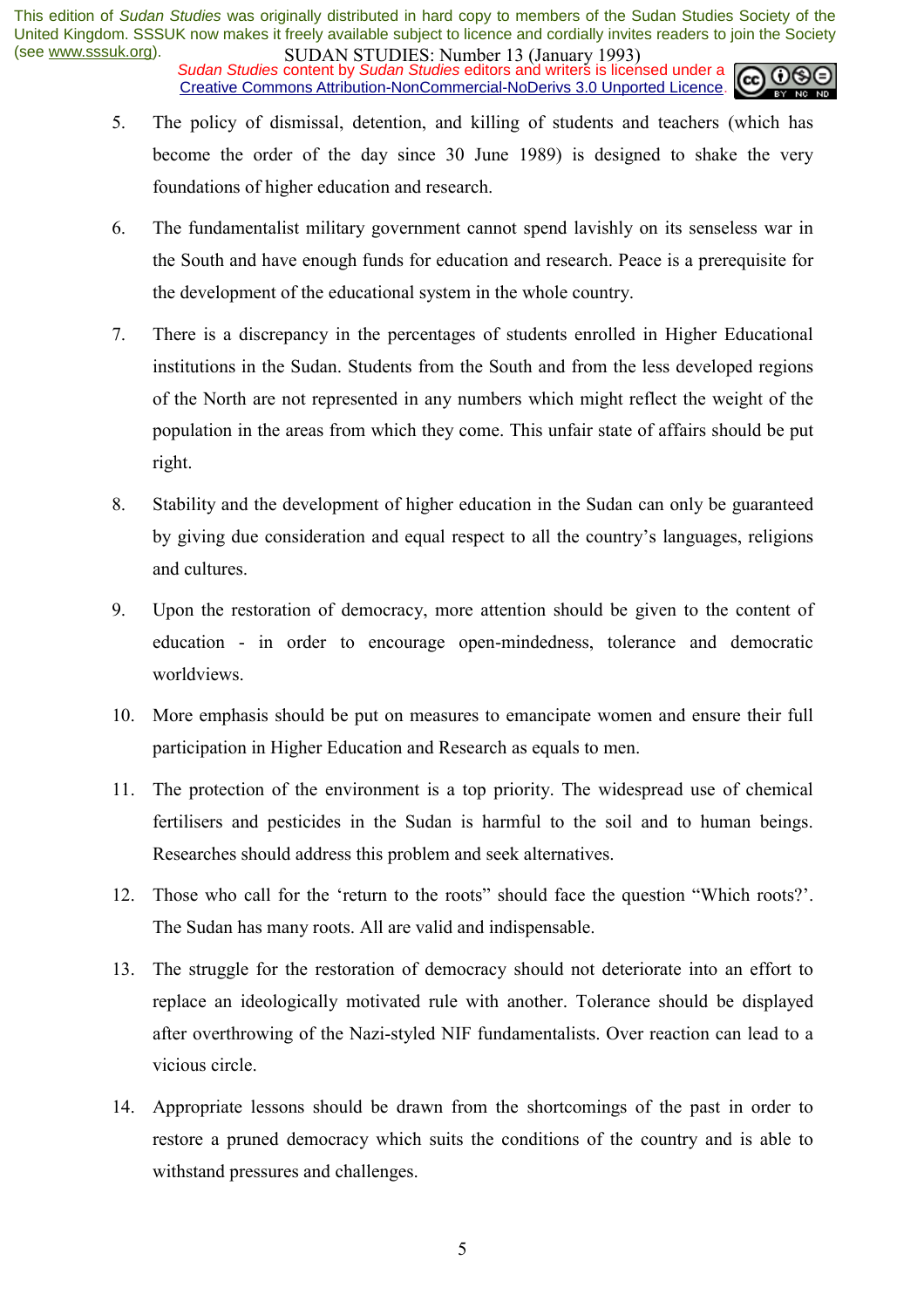*Sudan Studies* content by *Sudan Studies* editors and writers is licensed under a Creative Commons Attribution-NonCommercial-NoDerivs 3.0 Unported Licence.



- 15. Institutions of higher education (state-run or private) should not be confined to the capital and its suburbs. All regions should have them.
- 16. ASAR-UK should carry on the Sudanese academic traditions of concern for public affairs. The "ivory tower" is no place for academics or researchers. It is their duty to contribute to the solution of the country's endemic problems not only in their fields of specialisation, but in the wider issues which affect the present and future of the people.
- 17. Despite all its shortcomings, democracy didn't fail in the Sudan. It was butchered. Academics and researchers should coordinate their efforts with all those who struggle for the restoration of democracy and the achievement of peace and ending of famine. A plan should be drawn in order to bring about development and equality in the distribution of national wealth and power in a united Sudan in which citizens are equal regardless of their language, religion, culture, geographical or ethnic origin.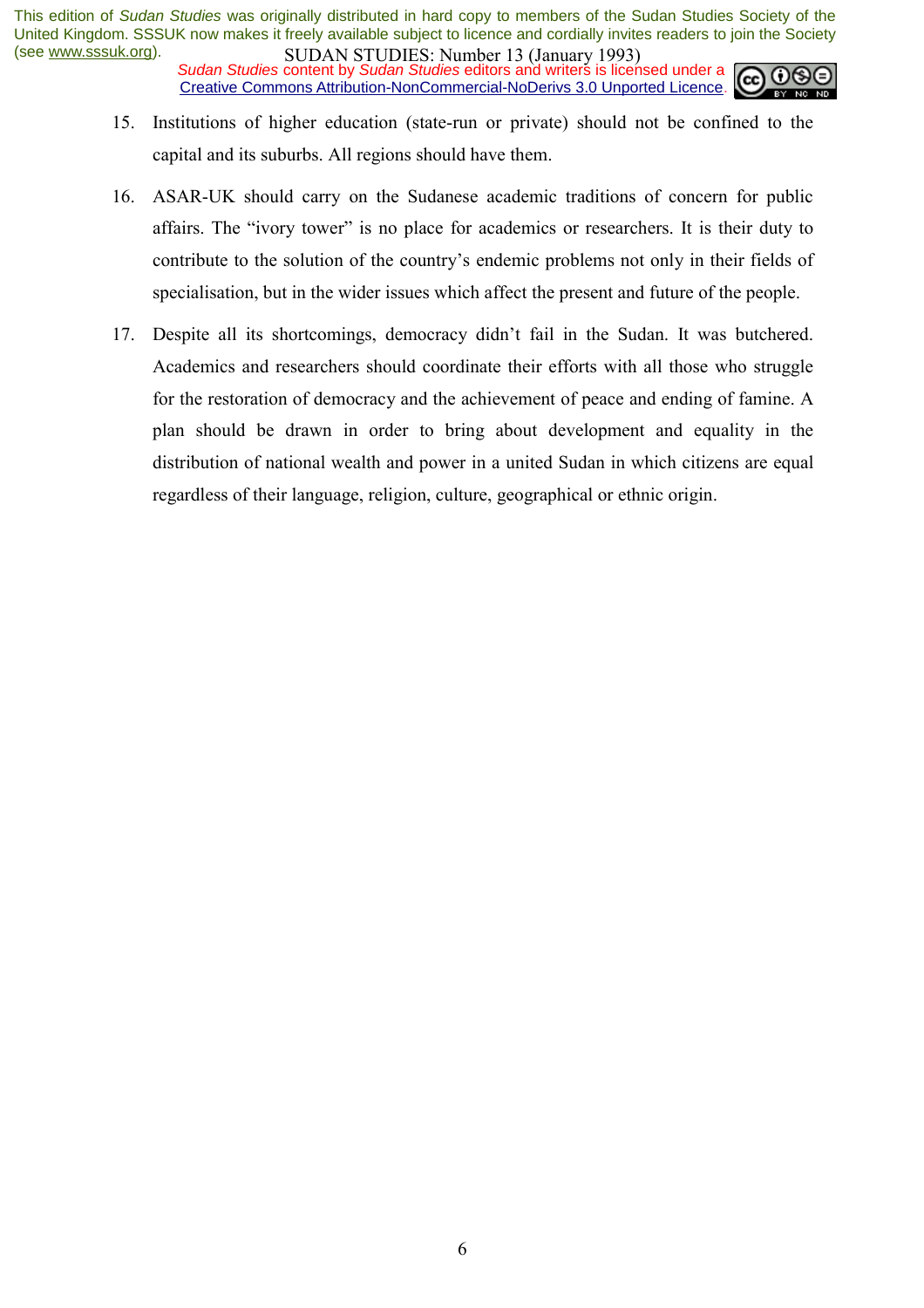*Sudan Studies* content by *Sudan Studies* editors and writers is licensed under a Creative Commons Attribution-NonCommercial-NoDerivs 3.0 Unported Licence.



# **THE GORDON MEMORIAL COLLEGE TRUST FUND**

An early number of *Sudan Studies* carried a note about the Trust and invited donations. Since that note and appeal appeared in 1987, the Trust has continued to give the best support it can to Sudanese education, a task that has been made more complex with the changing educational circumstances as well as policies of recent years. 1992 is an appropriate year to renew the appeal, since it is the ninetieth anniversary of the founding of the Gordon Memorial College (now the University of Khartoum) for the establishment of which the Trust was first set up by Lord Kitchener In 1898.

In the University of Khartoum the Trust has a number of continuing links, especially with the Faculty of Medicine (for which there is also a separate smaller fund which benefits the Kitchener School of Medicine). In addition to Khartoum University the Trust has assisted some of the newer universities, such as the University of Gezira and the private Ahlia University in Omdurman founded by the late Professor Mohammed Omer Beshir. The Trust has also given special help in emergencies such as the famine in 1985 when it supported the work of medical students in the camps for displaced persons, and 1988 when it helped to rehabilitate the Faculty of Medicine following the severe flooding.

As well as these institutional and general beneficiaries, the Trust has also supported individual Sudanese students and academics coming to Britain. While funds do not stretch to full funding for any Sudanese students on degree courses in Britain, a number of students here have been helped by the Trust, though requests far outstrip resources, alas. Staff from Sudan have also been assisted for short courses and sabbaticals in Britain.

The Trust's income is derived from the interest on its capital of some  $£325,000$  which is managed for it by the Bank of England. The level of income is modest, the actual amount varying from year to year depending on factors such as the rate of interest (the Bank of England makes no charge, and the Trustees are most grateful for its help). The calls on the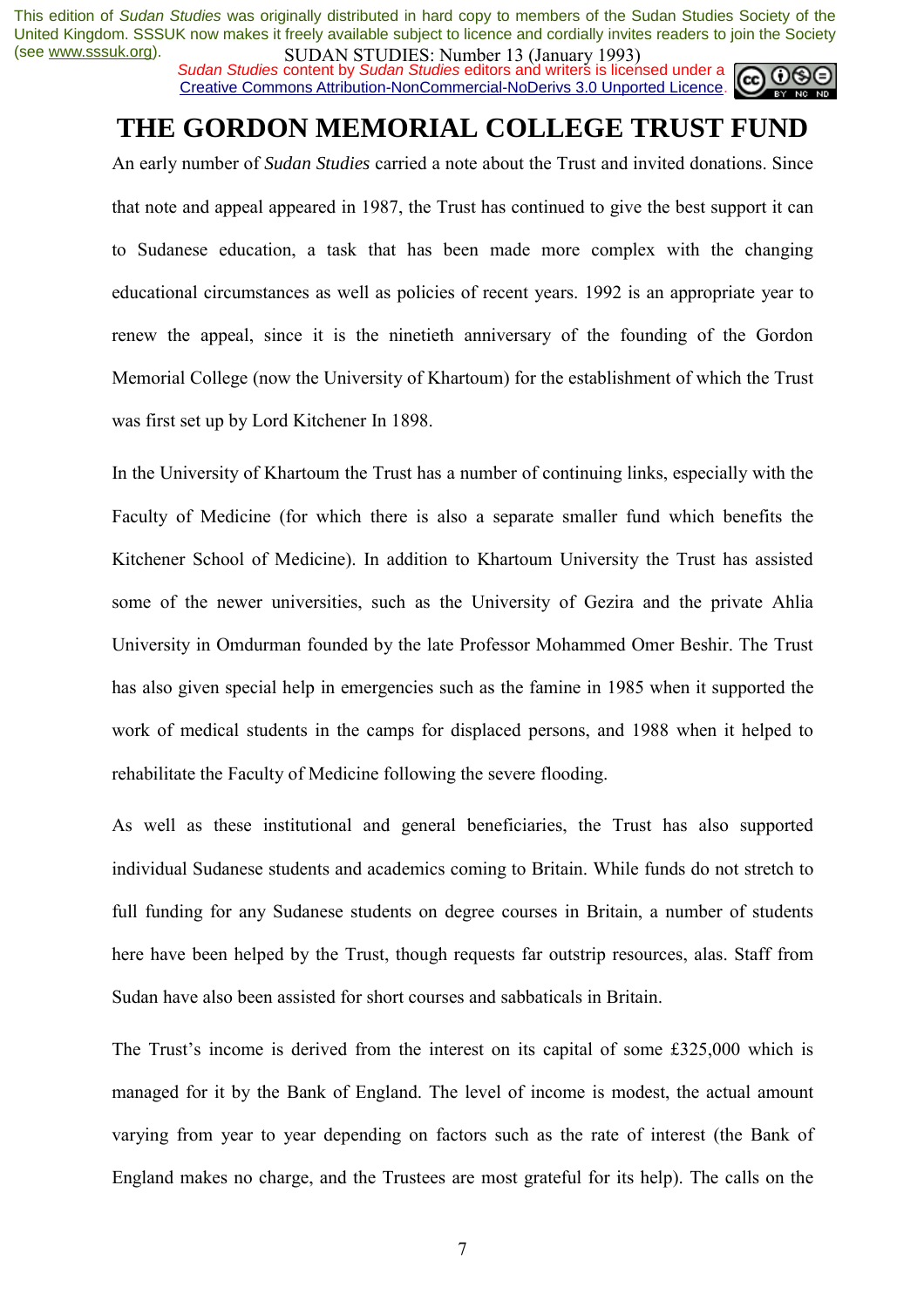*Sudan Studies* content by *Sudan Studies* editors and writers is licensed under a Creative Commons Attribution-NonCommercial-NoDerivs 3.0 Unported Licence.



Trust have risen substantially in recent years, both from within Sudan and from Sudanese in Britain, and far outstrip current income. The Trust would therefore be most grateful for any donations or bequests to enable it to extend its work: anyone wishing to contribute or who would like more information about the Trust is invited to contact the Chairman, Peter Woodward, 36 Betchworth Ave. Reading RG6 2RJ, or the Secretary, Peter Davis, 9 Dixon Rd, London 5E14 6NW.

The following letter, dated 4th December 1992, has been received from W.K.R. Hallam, P.O. Box 760, Jos, Nigeria:

Dear Sir,

I am currently researching the early life of Rabih ibn Fadl ëAllah (also written as Rabi, Rabeh and Rabah), one of Zubair Pasha's banner leaders who is mentioned in the writings of Slatin and Gessi among others and who later invaded the Chad Basin.

I wonder if any SSSUK members have any information concerning Rabih or can suggest any sources in the Sudan or Egypt. Members of Zubair's family are said to be residing in Cairo.

Many years ago a messenger in the Provincial Office in Maiduguri (Nigeria), told me that a ther of Rabih was working at Khartoum Airport. Does anyone know anything of this?

Any information whatsoever will be most gratefully received and acknowledged.

Yours faithfully, W.K.R. Hallam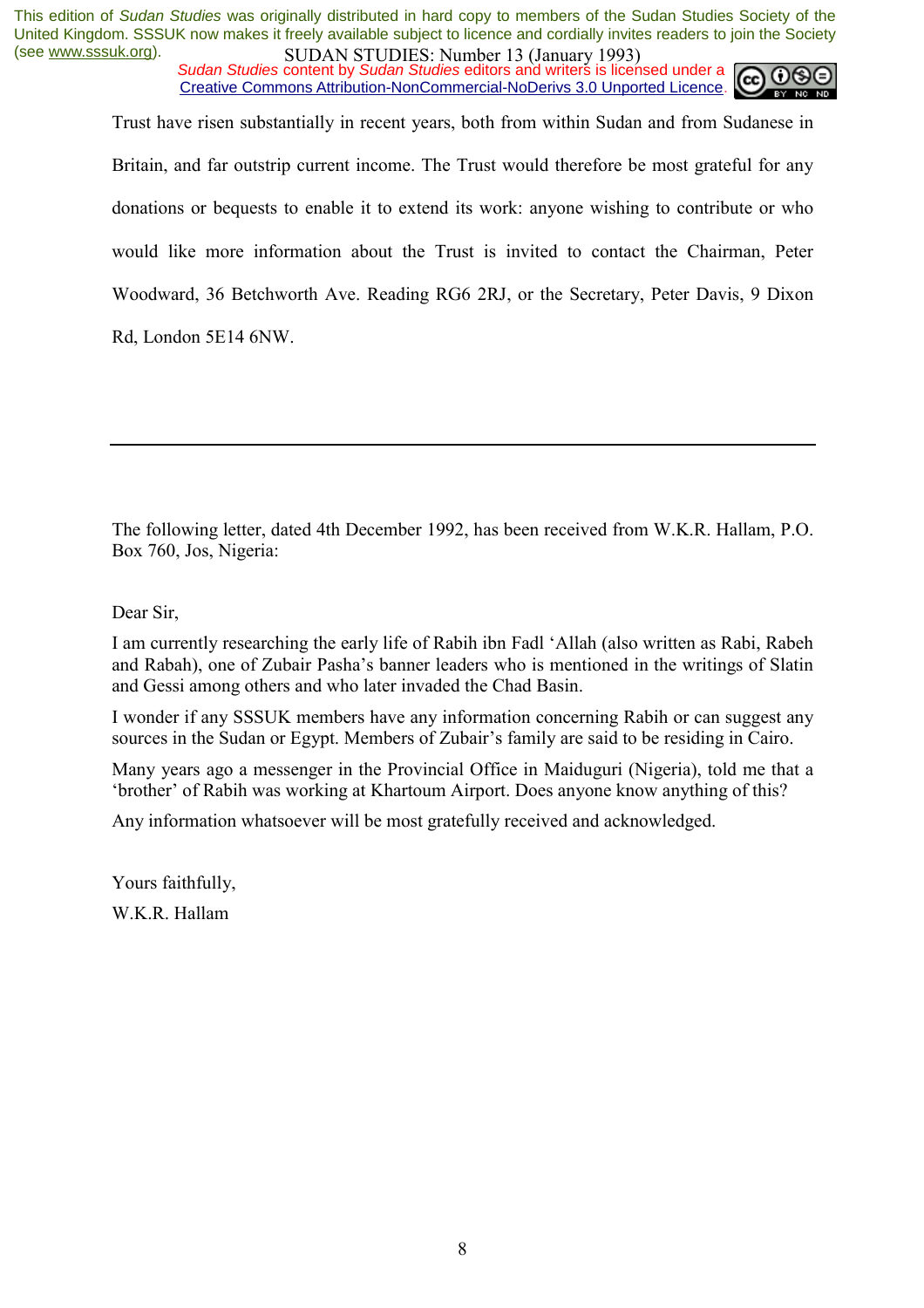*Sudan Studies* content by *Sudan Studies* editors and writers is licensed under a Creative Commons Attribution-NonCommercial-NoDerivs 3.0 Unported Licence.



# **DR. NORMAN DANIEL CBE**

Many citizens and friends of the Sudan who remember the sixties will recall with respect and, in frequent cases, affection, Norman Daniel, British Council Representative from 1962 to 1969, who passed away on 11 August 1992.

Working for an organisation which is represented in nearly a hundred countries of the world, he managed to spend the whole of his service outside Britain in the Arab and Muslim world. Beginning as a young Assistant Director of the long-defunct British Institute in Basra, he subsequently served in the Lebanon, the Sudan and Egypt, from where he finally retired but did not withdraw, spending much of the year in his house in the grounds of the Dominican monastery in Cairo, the city which he regarded as his second, or even first home.

I had the privilege of working as a member of his team at the British Council in Cairo and subsequently followed in his footsteps to Khartoum. I remember him as a warm-hearted, intensely committed leader who put the interests of the country in which he was serving to the fore and who at times fought tenaciously with colleagues in London to defend and promote those interests. Yes, he could be a cantankerous colleague who would reject out of hand what one might regard as a sensible suggestion but who would give you a ring a couple of hours later, inviting you up to his office to discuss your proposal which, once he had grilled you and convinced himself of its worth, he would eventually accept and support.

Often without access to primary source material in his postings overseas, he sustained his international reputation as an academic. After a gruelling day's work followed by a busy social programme, the rest of us would retire to bed, knowing that Norman would still be working away at his typewriter and be capable of arriving fresh and only a little late at the office the next morning.

Above all I remember him as a man who loved the Arab world and who, as a devout Catholic, sought to bring together Christian and Muslim. Of all the books which he wrote, perhaps the most seminal was his *Islam and the West,* an erudite but immensely readable introduction for the occidental reader to Islam and to the interface between Islam and Christianity.

But Norman was particularly concerned with bidirectional communication. I remember him leading and participating in ecumenical, trans-religion seminars in Alexandria, seeking to bridge the gap between Muslim and Christian and his wide range of friends transcended doctrinal divergence.

He had left the Sudan over a decade before my arrival. And yet, in spite of the passage of time, it was quite startling how many people recalled him and his wife, Ruth, with genuine affection and respect.

Nowadays, at a time when hardened orthodoxies and tunnel vision threaten to sever the dialogue between communities of equals which Norman Daniel sought to foster, the most positive tribute which those who remember him could give to a man who sought through knowledge and scholarship to bridge differences of culture and faith would be to sustain that dialogue. And this, surely, is one of the principal aims of our Society.

Miles Roddis (British Council, Cairo, 1970-75 and Khartoum, 1982-85. Latterly, British Council Director, Jordan, 1988-92).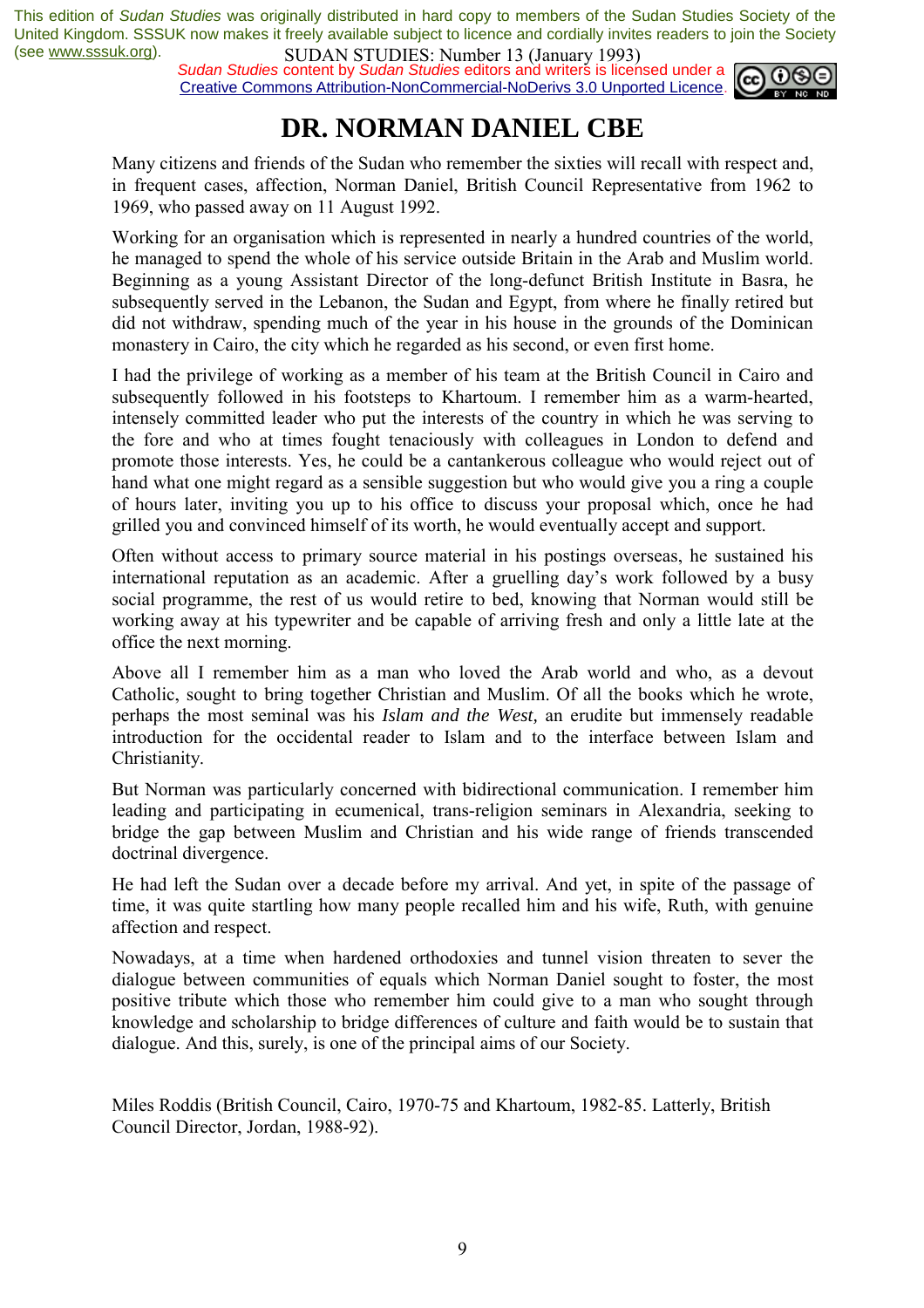*Sudan Studies* content by *Sudan Studies* editors and writers is licensed under a Creative Commons Attribution-NonCommercial-NoDerivs 3.0 Unported Licence.



## **BEYOND THE SUDAN ARCHIVE:**  A GUIDE TO DOING RESEARCH ON THE SUDAN IN DURHAM by Heather J. Sharkey

The Sudan Archive at the University of Durham represents an invaluable resource for scholars concerned with the Sudan. Indeed, each year researchers come to the Archive from all over the world. Because they are often unaware of the breadth of the university's Sudan collection, however, many leave without having fully tapped the available resources. By presenting a rough guide to the full range of the university's rich and diverse Sudan-related holdings, including those which fall outside the Archive, this article hopes to assist future researchers in their endeavours.

## **The University Library:**

## **Its Sites and Collections**

Durham University Library is spread between several sites. Sudan-related material is concentrated at two of these: the Main Library at Stockton Road and the Palace Green Section. The Sudan Archive is housed at the Palace Green site along with other archival collections and the Library's special collections of manuscripts and early printed books. A number of these collections contain material of interest to the student of the Sudan. First, however, a quick update on the Sudan Archive itself may be of use.

## **Palace Green Library:**

## **The Sudan Archive: An Update**

Scholars interested in doing research at the Archive will find very useful the Summary Guide to the Sudan Archive, first published by the University Library in 1991. The guide describes each collection in a few lines, giving a concise career summary for a particular individual and specifying the nature of the materials involved (e.g., private correspondence, official reports, maps, photographs, and the like). The Library intends to update the Summary Guide frequently. In fact, the September, 1992 edition incorporates descriptions of more than a dozen new collections, including, for example, Ian Cunnison's photographs of the Baqqara; H. Ferguson's papers on agricultural research and even the BBC's 1991 documentary "Anatomy of a Famine". The guide costs  $£2$  (payable by sterling cheque or international money order). Address requests to Assistant Keeper [Archives & Special collections], Palace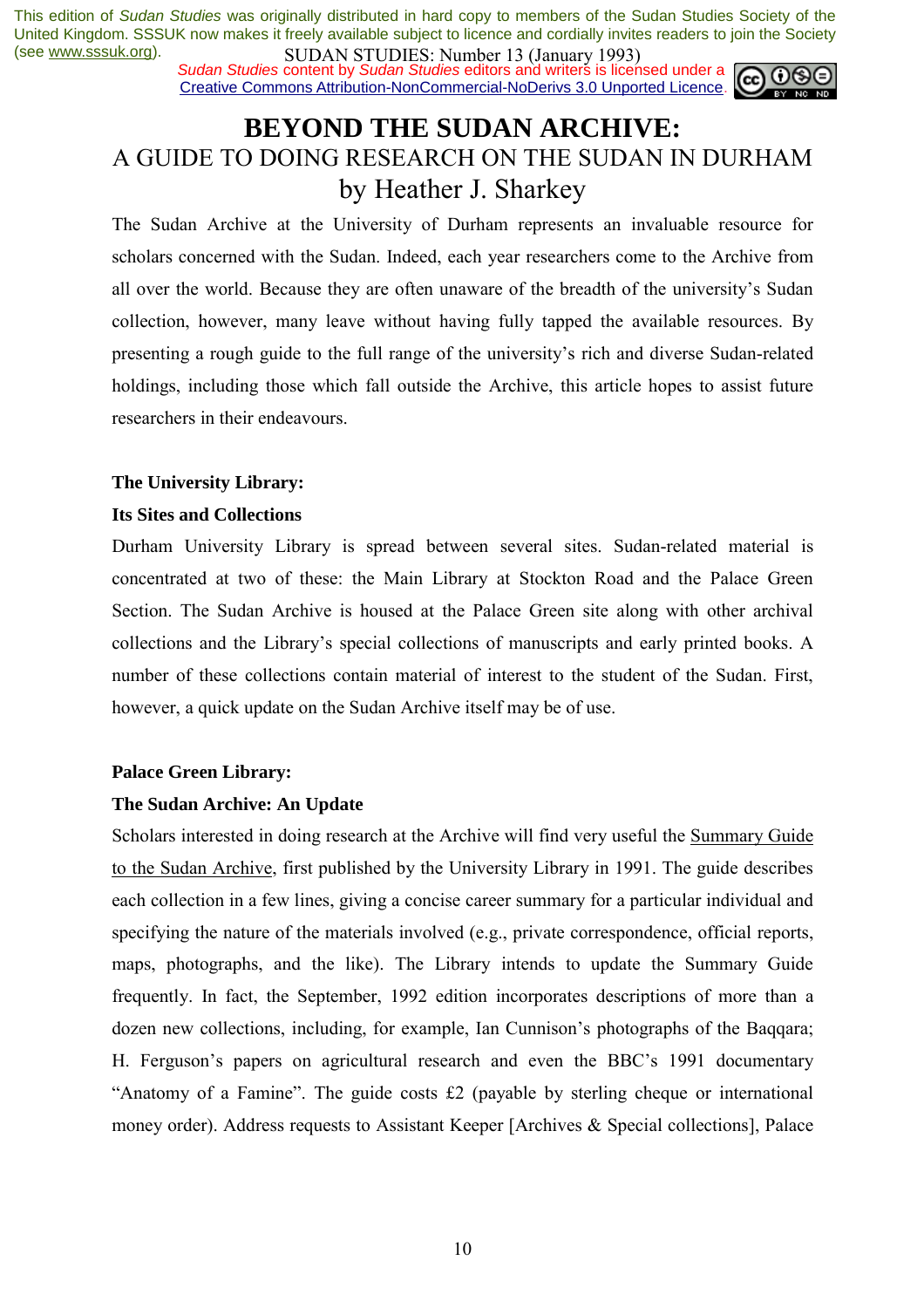*Sudan Studies* content by *Sudan Studies* editors and writers is licensed under a Creative Commons Attribution-NonCommercial-NoDerivs 3.0 Unported Licence.



Green Library, University of Durham, Durham DH1 3RN, England. Likewise, scholars planning to visit the Archive should first write to the Assistant Keeper at the above address.

For a concise description of the range of subjects covered in the Archive (e.g., law, irrigation, public works, education, etc.) see L.E. Forbes, "The Sudan Archive, Durham, as a Source for the Study of Modernization in the Sudan," in Modernization in the Sudan: Essays in Honour of Richard Hill, Ed. M.W. Daly (New York: Lilian Barber Press, 1985), pp. 163-72. On the history and development of the Archive itself, see Lesley Forbes, "The Sudan Archive of the University of Durham," in Middle East Studies and Libraries, Ed. B.C. Bloomfield (London: Mansell, 1980), pp. 49-57. See also Gillian Grant, Middle Eastern Photographic collections in the United Kingdom (Durham: Middle East Libraries Committee), 1989, pp. 53-58 regarding the Archive's photographic materials.

## **Palace Green Library:**

## **The "Grey" Literature Collection Relating to the Sudan**

A particularly valuable and rather under-exploited resource is the extensive holdings of "grey" literature. Some of these materials are technically part of the Sudan Archive, while others have been collected by the Library since 1966 under the Standing Conference on Library Materials on Africa (SCOLMA) scheme.

ìGreyî literature is a category which is recognizable but difficult to define. One might almost say that it constitutes a group of semi-published materials: reports, pamphlets, periodicals, etc., issued for members, employees, or supporters of a wide range of institutions and organizations-churches, government ministries, companies, clubs, and the like. Much of it is ephemera, and copies are in consequence extremely rare. It provides a veritable grab-bag of obscure source materials which are the historian's delight.

The materials are so diverse that they defy generalization. There are some excellent maps (such as "Bartholomew's War Map of the Sudan" [1885] and the "Provisional Map of Khartoum City, Khartoum North, and Omdurman" [circa 1905]), as well as a great deal of printed matter on off-beat topics-such as, for example, a report on onion production in the Sudan, written by the Onion Consultant of the American Agency for International Development, or a study on the ticks (*ixodoidea*) of the Sudan, written under the auspices of the Wellcome Tropical Research Laboratories. There are tourism brochures from the 1930's. annual reports from a host of government departments, university calendars and statistics, railway timetables, directories of government employees, a copy of the 1952 Constitution,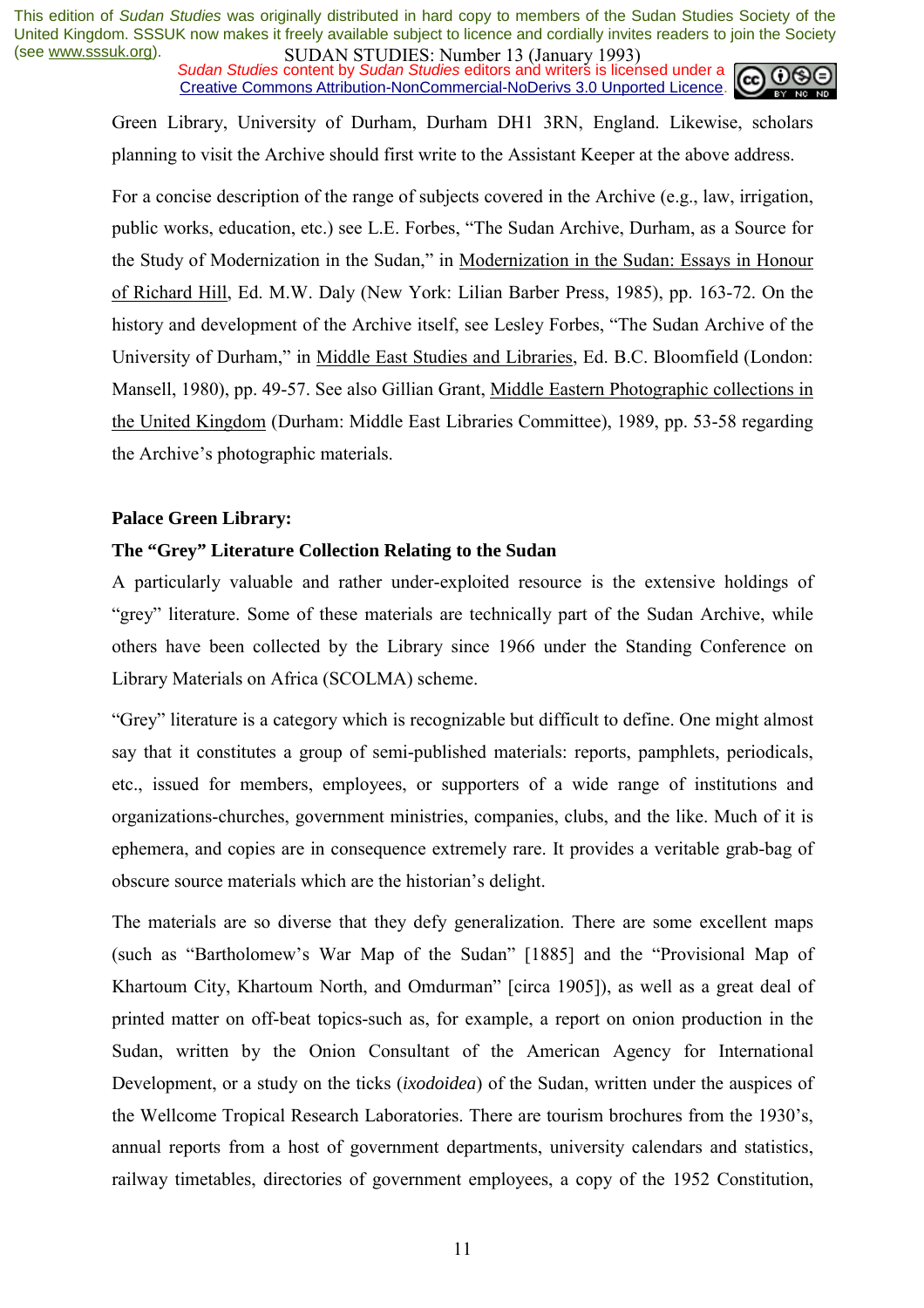*Sudan Studies* content by *Sudan Studies* editors and writers is licensed under a Creative Commons Attribution-NonCommercial-NoDerivs 3.0 Unported Licence.



and slews of old articles (many being reprints) on everything under the sun-climatology, botany, medicine, the status of women, archaeology, and more. There is a particularly strong collection of ethnological articles. A few files contain the publications of missionary groups (with much of it written in Italian). One can flip through the Sanitary Department's tiny leather-bound volume called Hospital Pharmocopoeia(1905), and thereby teach oneself how to say "copper sulphate" in Arabic: peruse a volume of the Colonial Office's Correspondence Relating to Affairs in Somaliland or scan through a booklet on the 1949 rules and by-laws of the Sudan Club of Khartoum. The possibilities are endless.

Stored here, too, are volumes of a number of journals:

Sudan Law Journal and Reports (1956-71); The Sudan Chamber of Commerce Journal (1950- 55); The Messenger, produced by the Catholic Church of Wau (1969-83); Egypt and the Sudan Diocesan Review (1924-44) and The Sudan Diocesan Review (1949-73).

Of particular interest to historians and other social scientists are a number of valuable official sources. These include The Sudan Government Gazette (1899-1955), continuing as The Republic of the Sudan Gazette (1956-75)-listing new laws, ordinances, and proclamations; Reports on Egypt and the Soudan (1899-1920); Reports of the Jonglei Investigation Scheme; Reports of the Wellcome Tropical Research Laboratories (c. 1911); Sudan Intelligence Reports, Nos. 1-60 (1892-1898); and Staff Diary and Intelligence Reports (1889-92).

The bulk of this material is housed in an area where readers may browse, adjacent to the Archives and Special Collections Reading Room at Palace Green. A rudimentary catalogue is available. More materials await cataloguing behind the scenes, but can be accessed with the help of the library staff.

Also available at Palace Green for the quick-reference needs of Sudan Archive users is a small collection of basic reference works and standard historical texts on the Sudan. One can refer, for example, to Hill's Biographical Dictionary of the Sudan, Wehr's Arabic dictionary, Sudan almanacs going as far back as 1888, the papers of the 1991 Sudan Studies Conference, Gordon's journals, and so forth.

## **Palace Green Library:**

## **Rare Books on the Sudan**

Within the collections of early and rare printed books at Palace Green are numerous travel accounts which yield many insights into the history and culture of the Sudan and Egypt.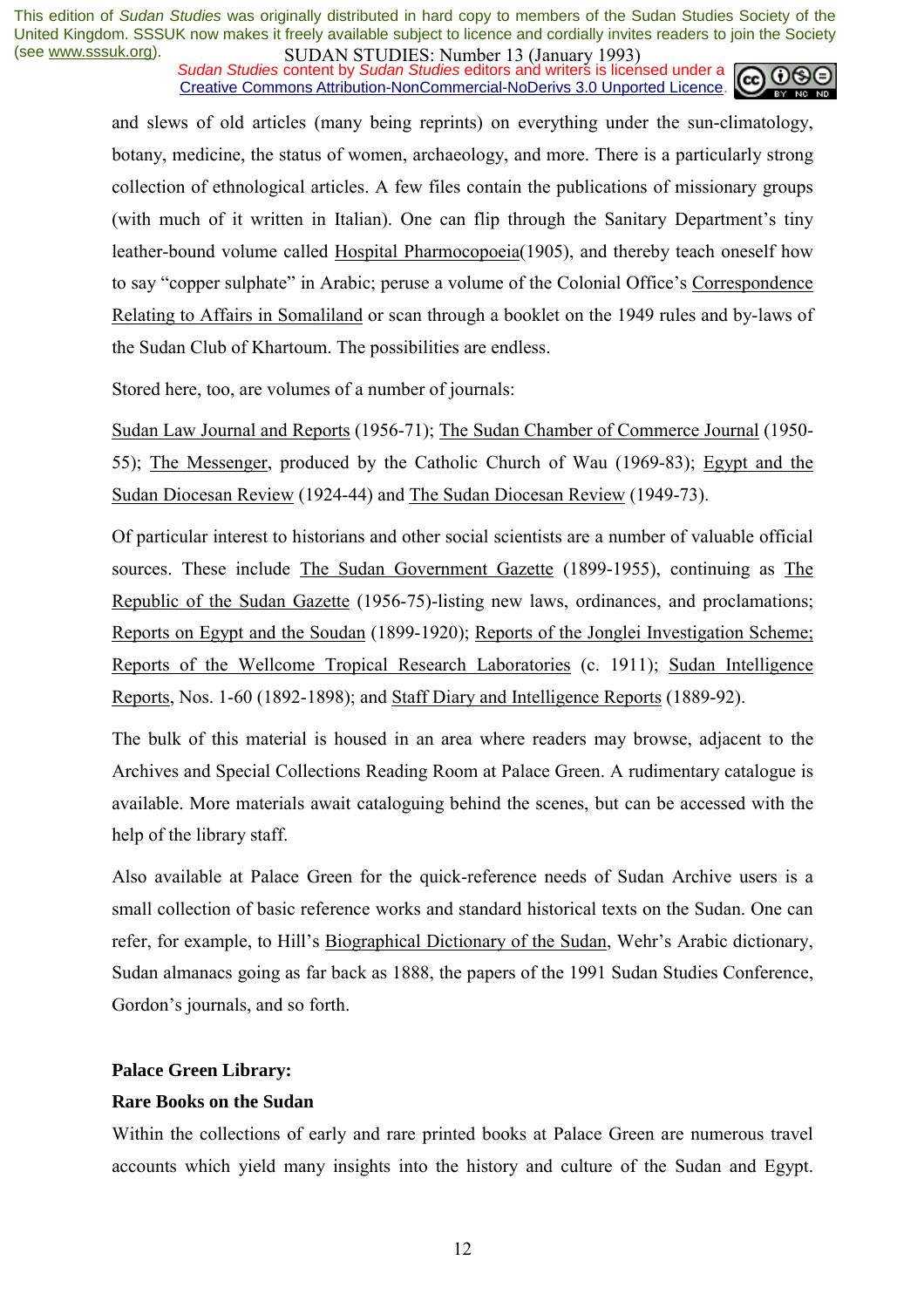*Sudan Studies* content by *Sudan Studies* editors and writers is licensed under a Creative Commons Attribution-NonCommercial-NoDerivs 3.0 Unported Licence.



Though the university's holdings are by no means comprehensive in this regard, one can nonetheless find several of the most famous and historically valuable sources on the region. Among them are W.G. Browne (1799); James Bruce (1790); John Lewis Burckhardt (1819); Dr. Richard Lepsius (1853); G.A. Hoskins (1935); G. Belzoni (1820); George Molly (1851); Eduard Rüppell (1829); Ferdinand Werne (1852); G.B. English (1822); Wilhelm Junker (1890-92); and Frederick Lewis Norden (1757). There are also guide-books for travellers, such as E.A.W. Budge's The Nile: Notes for Travellers in Egypt and in the Egyptian Sudan (London, 1907), and Karl Baedeker's Egypt and the Sudan: Handbook for Travellers (Leipzig, 1908). Copies of the Sudan Almanac from 1885 up to 1970-71 are also housed here, as are the 1902-13 volumes of the Sudan Government's Reports on the Finances, Administration, and Condition of the Sudan. Among these printed collections at Palace Green can also be found several fairly recent PhD theses on the Sudan, which have been done for other universities but which authors have presented to the library.

Citations for Palace Green Libraryís early books are generally not yet available on the library computer database. Readers can find precise references by looking through the older sheaf catalogues for rare Oriental Books; the librarians are always very happy to assist readers in this process. One may read these books in the same room where one examines Sudan Archive files.

Travel-account enthusiasts may also be interested to know that the library of Durham Cathedral (which is adjacent to Palace Green Library) holds a copy of George Waddington & the Rev. Barnard Hanbury's 1822 narrative, Journal of a Visit to Some Parts of Ethiopia, in which they describe their journey through the northern Sudan during the course of the Turco-Egyptian conquest.

## **Palace Green Library:**

#### **Abbas Hilmi II Papers**

Another important resource is the Abbas Hilmi II Papers, which the Mohamed Ali Foundation deposited on loan to the university in 1980. Abbas Hilmi II, the great-greatgrandson of Mohamed Ali, became Khedive of Egypt in 1892. The papers cover the period of Abbas Hilmi II's Khedivate (1892-1914), and continue after his deposition in 1914 until his death in 1944. There are documents written in French, Arabic, German, English, and Ottoman Turkish.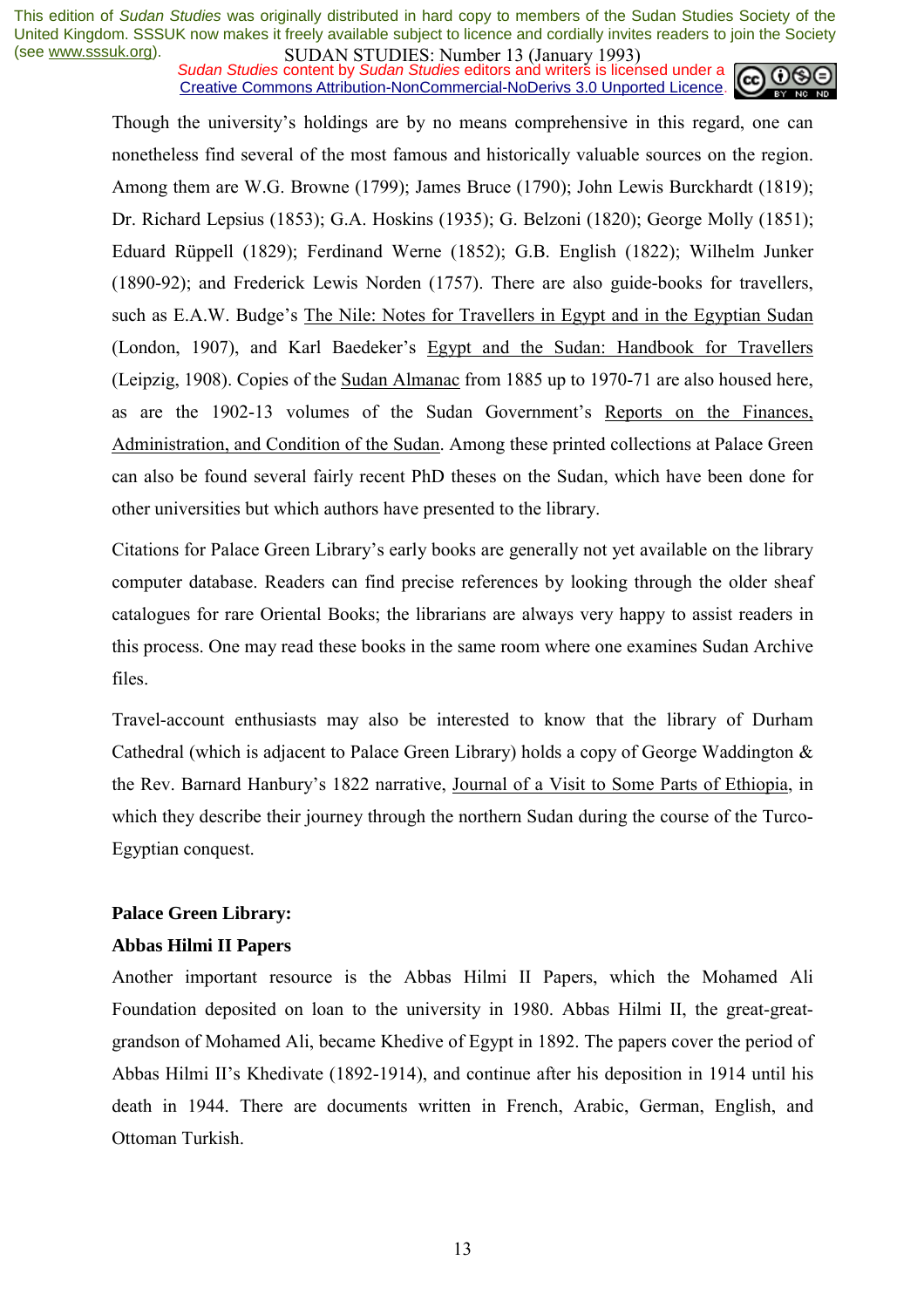*Sudan Studies* content by *Sudan Studies* editors and writers is licensed under a Creative Commons Attribution-NonCommercial-NoDerivs 3.0 Unported Licence.



Obviously, the Abbas Hilmi II papers are of most value to scholars interested in Egypt. They cover political issues such as the Egyptian nationalist movement, Egyptian relations with Britain and Turkey, etc. They contain documents relating to the khedive's own estates, property, business interests and investments. They also contain correspondence from the khedive's family and friends, from diplomats, and others. Among the khedive's papers, for example, are letters from such luminaries as Mustafa Kamil, Nubar Pasha, Muhammad Abduh, Ahmad Shawqi, and many, many others.

A small number of documents provide information on the Sudan. These deal with subjects such as Britain in the Sudan and Egypt, and the Frontier Incident of 1894. There are also some telegrams sent by British military leaders between Egypt and the Sudan.

A summary list entitled Papers of Abbas Hilmi II (1874-1944) is available for £5 from the Assistant Keeper [Archives and Special Collections], Palace Green Library, University of Durham, Durham DH1 3RN, England. Researchers may also enquire about accessing microfilms of the papers by inter-library loan.

## **Palace Green Library:**

#### **The Karl Grey Papers and the Malcolm MacDonald Papers**

As of Autumn, 1992, the papers of the Grey family and of Malcolm MacDonald (which were formerly housed in 5, The College-within the Cathedral close) have been relocated to Palace Green. These two collections have some materials which might be of interest to the researcher studying the Sudan.

A small number of documents (letters, reports, and the like) on Egypt and the Sudan may be found in the papers of the 2nd, 3rd, and 4th Earl Grey. One file from the papers of the 2nd Earl Grey contains documents dating from 1804 to 1833, dealing with such topics as Muhammad ëAli, Ibrahim Pasha, British and French policy towards Egypt, Egyptian relations with the Sublime Porte, and so on. One file from the papers of the 3rd Earl Grey contains newspaper cuttings (including letters to the newspaper by Grey) and reports dating roughly from 1882 to 1888, and dealing with British policy in Egypt, notes on Gordon and the Mahdists, the defence of Suakin, and the prospects of gaining Suakin and the Eastern Sudan as part of the "scramble" for Africa. The papers of the 4th Earl Grey contain only a small file on Egypt, dating from the late 1870's, including, for example, a report on "Egypt, Nubar" Pasha, and the Khedive" (1876).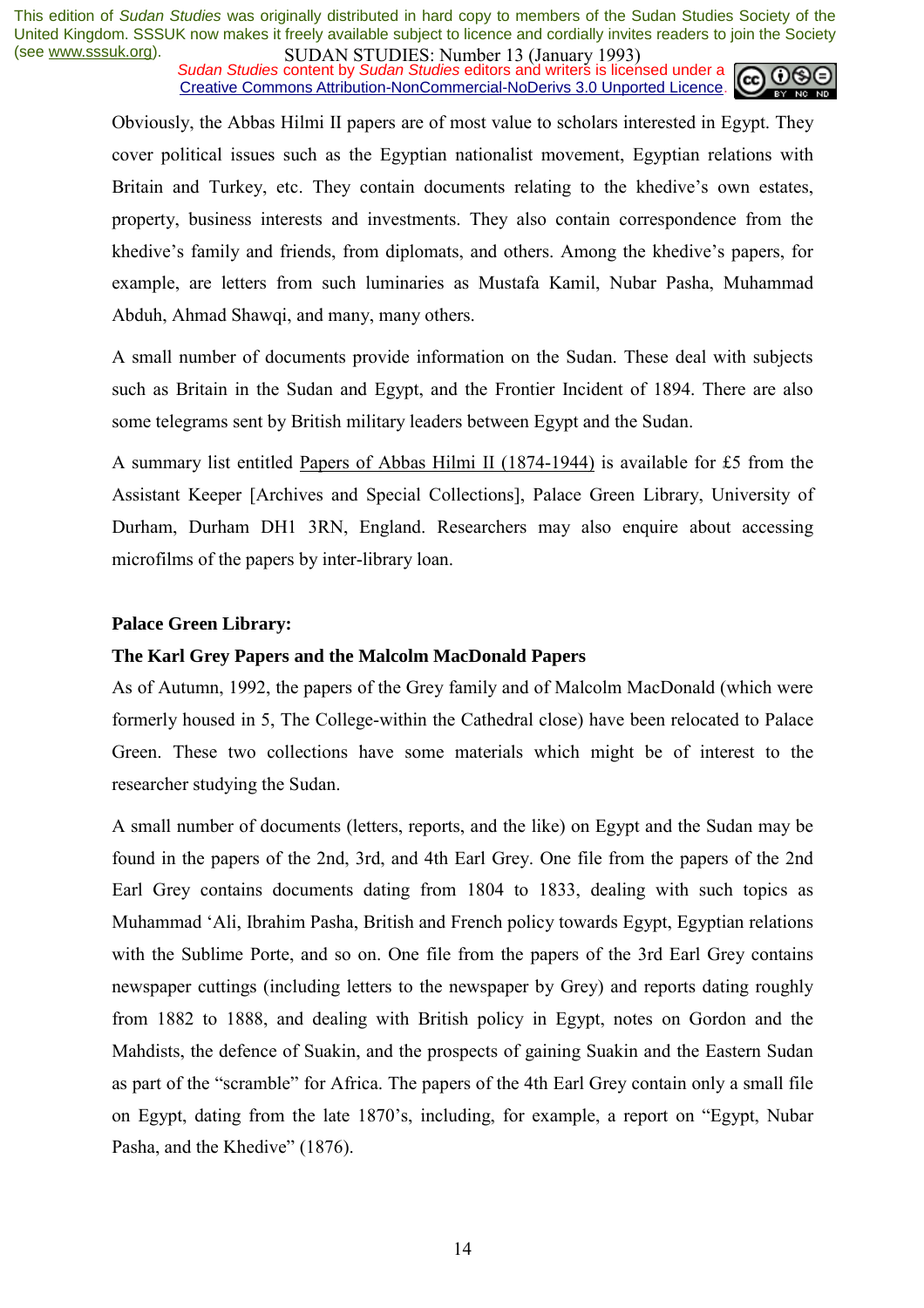*Sudan Studies* content by *Sudan Studies* editors and writers is licensed under a Creative Commons Attribution-NonCommercial-NoDerivs 3.0 Unported Licence.



The papers of John, 1st Viscount Ponsonby comprise part of the Grey family collections. Ponsonby was the British ambassador at Istanbul from 1833 to 1841. His papers include numerous letters, reports, and the like which deal with the "Eastern Question," Muhammad ëAliís designs on Syria, Egyptian-Ottoman relations, and more. Few documents relate to the Sudan specifically, with the exception of a report on the slave hunts of Egyptian soldiers in the Sudan, and on the desirability of stopping them.

The Grey family papers also contain a series of photographs from the papers of Lord Cromer. One group within the collection is of special value to those interested in the Sudan, and this is a series of sixty black & white photographs of the White Nile and its tributaries, taken in September, 1903. A number of the pictures are quite beautiful, with good, strong detail. A hand-list of captions accompanies them. For example, the photographs depict Shilluk and Dinka men, a sudd-cutting party near Bor, the wives of the Uganda soldiers at Gondokoro, landscape views of the Bahr al-Ghazal, village scenes, and more.

Another collection which has been housed, until recently, at 5, The College is the MacDonald papers. Malcolm MacDonald held many posts throughout his career, including those of Governor, Governor-General, and subsequently High Commissioner of Kenya in the 1960's. His papers cover events throughout Africa (including some on the Sudan) as a whole during the 1960's, and in the 1970's after his retirement, when he travelled extensively within the continent. Unfortunately, the Foreign & Commonwealth Office of the British government deemed many of these documents to be politically sensitive and therefore withdrew parts of the collection. They will be returned and made available for researchers once the 30-year rule runs out, or until the government considers it proper to return certain sensitive documents.

Researchers interested in consulting any of these papers should write to: Archives and Special Collections; Palace Green Library, University of Durham, Durham DH1 3RN, England.

## **Main Library:**

#### **Books**

The main university library, located within walking distance of Palace Green Library, holds in its loan stock a superb collection of published sources on the Sudan, which were moved from their former site at the School of Oriental Studies in 1988. Many books acquired after 1975 are catalogued in the libraryís computer data-base, though references to many earlier sources occur only in the main bound [sheaf] catalogues.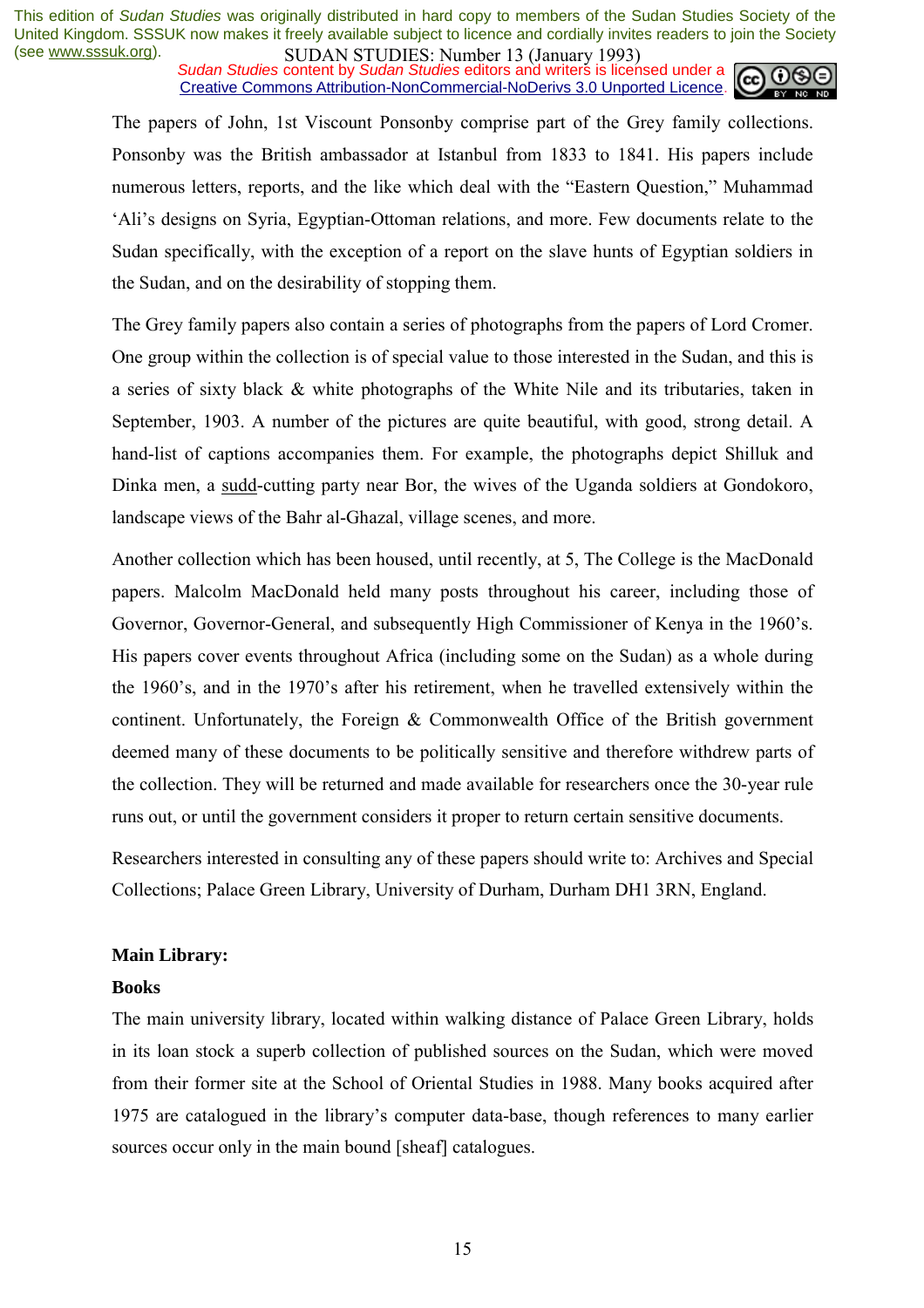*Sudan Studies* content by *Sudan Studies* editors and writers is licensed under a Creative Commons Attribution-NonCommercial-NoDerivs 3.0 Unported Licence.



A wide and very impressive array of books (in English, Arabic, and a few European languages) is available on the Sudan, complementing the materials in the Archive. Visiting researchers can easily refer to texts on law, ethnographic studies, agricultural projects, hydrology, history (of all periods, local as well as general), and the like. Numerous nineteenth-century accounts comprise part of the loan stock, such as Casati (1891); Cuny (1863); Pallme (1844); Ensor (1881); al-Tunisi (Paris, 1851 and Cairo, 1965 editions); Schweinfurth (1873/1969); Petherick (1861); and others. Strongly represented are accounts of and studies on the Mahdiya, the career of Gordon, southern Sudanese history, the North-South conflict, and, of course, the Condominium. Similarly, key texts on a par with Tabaqat Wad Dayf Allah and the Ratib of the Mahdi are on the shelves. There are biographies, almanacs, and PhD theses as well.

Those interested in literature and language can benefit from a broad variety of sources at their disposal. The university has a strong collection of modern Arabic novels, including •a number by Sudanese authors. Classified with materials on Arabic dialects are texts relating to the Sudanese colloquial. Some of these are of as much historical as linguistic interest, such as V.L. Griffith & Abdel Rahman Ali Taha's Sudan Courtesy Customs: A Foreigner's Guide to Polite Phrases in Common Use amongst the Sophisticated Arabic-Speaking Population of the Northern Sudan (1936). The main library is also in the process of amalgamating and reclassifying its resources on [non-Arabic) Sudanese languages-dictionaries, grammar studies, song-books, readers, and the like. They cover a host of languages: Shilluk, Bongo, Nuer, Dinka, Nile Nubian, Berta, Ban, Zande, Tumtum, the Beja languages....and the list goes on.... While a number of these linguistic studies are barely off the press, a few are rare nineteenthcentury [German] texts.

A word of warning for archaeologists: while the university owns many texts on Meroitic/Nubian studies, they are scattered throughout the main library-in both the Oriental and the Dewey classification (with the books in the latter system being found either with ancient history or archaeology materials). Library staff are always willing to de-mystify the process of locating books for any interested scholars.

#### **Main Library:**

## **Newspapers, Periodicals, Reference Materials, and Pamphlets**

Although the university does not currently subscribe to any Sudanese newspapers, it does nonetheless have a very small collection of assorted newspaper back-issues. Its best runs are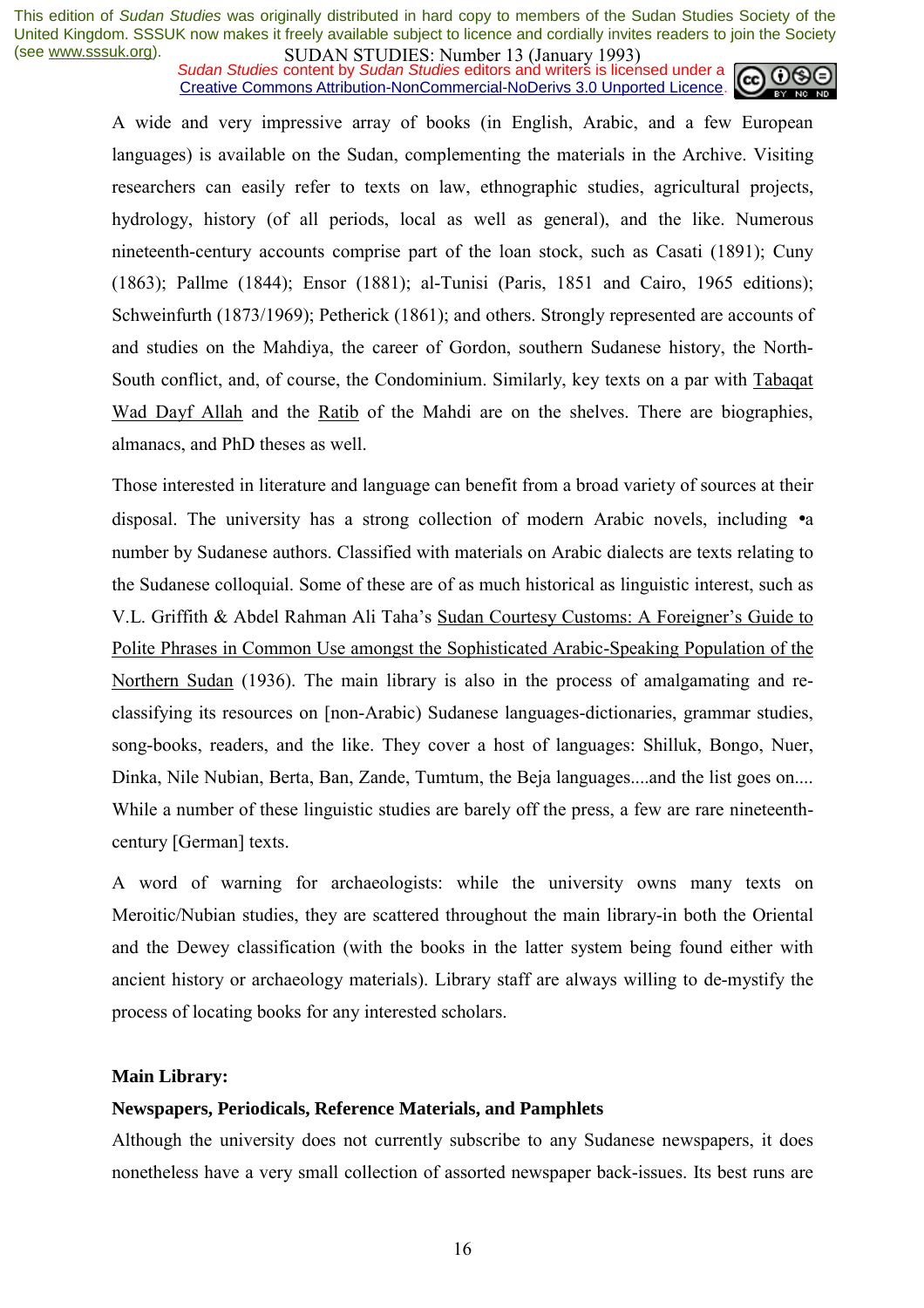*Sudan Studies* content by *Sudan Studies* editors and writers is licensed under a Creative Commons Attribution-NonCommercial-NoDerivs 3.0 Unported Licence.



of Ra'y al-'amm (1964-69); Sudan Times (1987-89); and Nile Mirror (some from the 1970's, some from the 1980's). It also has various issues (i.e., broken runs or a number of copies) from the following: Morning News (1960's) Sudan Daily (1960-61); Sudan News (1970's); Sudan Standard (1970's); and al-Sahafa (1985).

Arabic-speaking visitors can choose to read up-to-date copies of Al-Ahram (Cairo), Al-Arab (London), or Al-Nahar (Beirut), to which the library subscribes.

The Main Library also subscribes to a few Sudan-related periodicals. On the shelves are unbound [recent] issues of The Ahfad Journal (1985- ), Sudan Notes and Records (1978- ), Sudan Studies (1987- ), and Sudan: Country Profile [annual report published by The Economist Intelligence Unit].

Many other older, bound periodicals are also available. The university holds the following in their collection: Notes and Records (1918- ); Sudan Texts Bulletin (1979-85); Sudan Society (1962-72); Sudan Journal of Administration & Development (1966-76); Quarterly Economic Review: Sudan (1974- ); Bank of Sudan: Foreign Trade Statistical Digest (1965-73); Bank of Sudan: Annual Report (1967-73); Bank of Sudan: Economic & Financial Bulletin (1968-74); Sudan Medical Journal (various volumes 1952-68); Grass Curtain (1970-72); Al- Fair (1934- 35); and Bulletin of Sudanese Studies (1969-73).

Although the library possesses many useful reference materials, newcomers often have a difficult time finding them, due to the idiosyncratic classifying system applied to Oriental books. Thus the following summary of pertinent reference materials, with their call numbers, may prove useful. One can find a small but strong collection of Sudan-related bibliographies at Ref/PK1605. The old and new versions of The Encyclopaedia of Islam are at Ref/PK2250. A valuable series of reference materials on Africa-including bibliographies, lists of Africarelated theses, guides to international archives, and the like-are in the obscure PRA 100-800 sequence, gradually being re-reclassed into the Dewey sequence. Another critical research tool for the visitor may be 'Awn al-Sharif Qasim's Sudanese colloquial dictionary, Qamus al-Lahiah al- 'Amiyah fi al-Sudan (Khartoum, 1972), at Ref/PJ6799.

Researchers may also be interested in the main library's file of Sudan-related pamphlets, covering a variety of subjects: Port Sudan, the Rahad Irrigation Project, the selected speeches of Joseph Lagu, and more.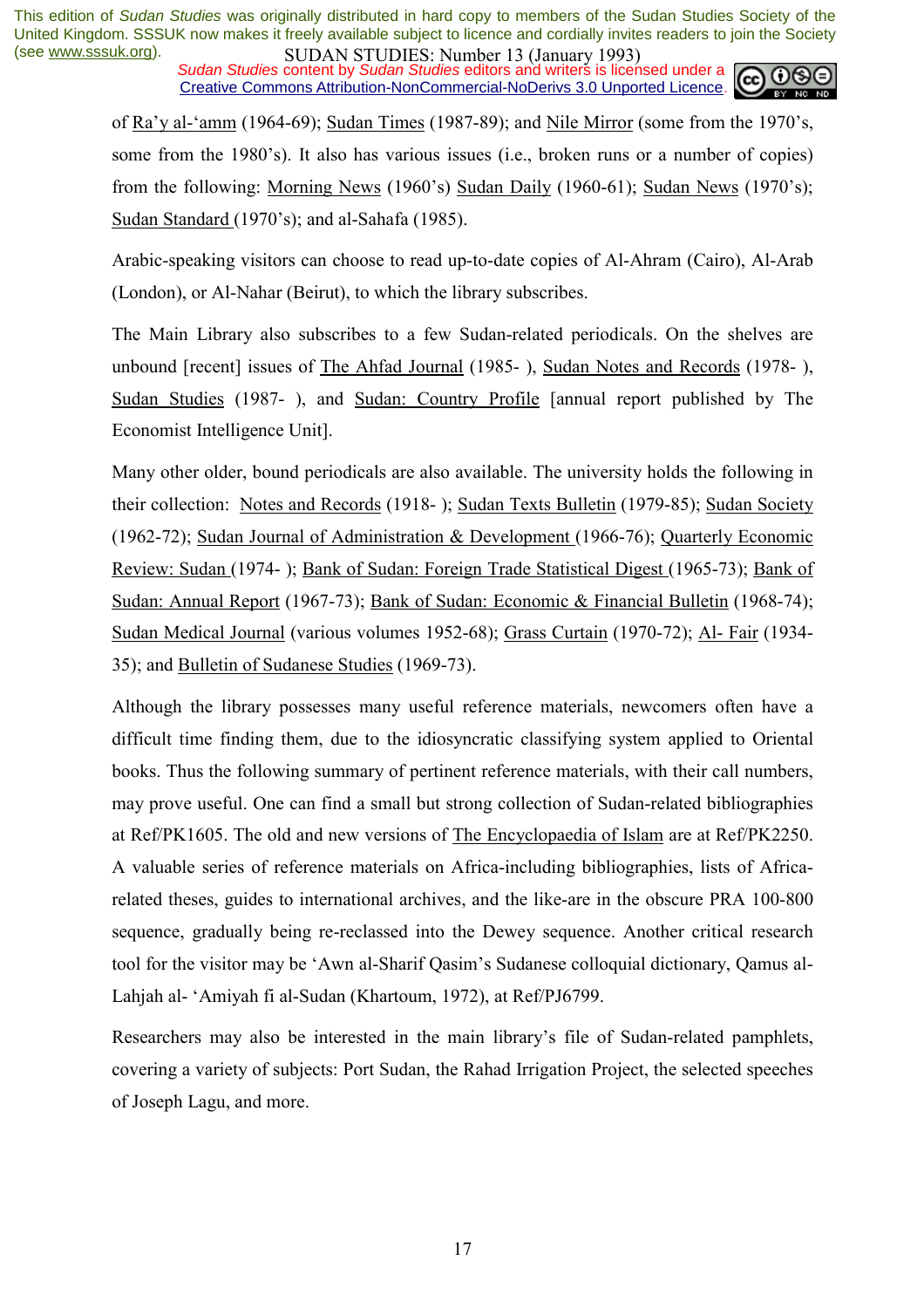*Sudan Studies* content by *Sudan Studies* editors and writers is licensed under a Creative Commons Attribution-NonCommercial-NoDerivs 3.0 Unported Licence.



#### **Centre for Middle Eastern & Islamic Studies:**

#### **The Documentation Unit**

The Centre for Middle Eastern  $\&$  Islamic Studies basically functions as the university's Arabic department: the present incarnation for this subject area of the former School of Oriental Studies. It also contains another major, if little-known, research facility, and that is the Documentation Unit-official publications from and studies on the Middle Eastern countries over the past twenty-five or so years.

Its collection on the Sudan is quite impressive. Those who stand to benefit most are scientists, political scientists, economists, historians, and sociologists. Many if not most of the documents come from official organizations, such as the government of the Sudan, the United Nations, the EEC, and the U.S. government. They consist of statistical studies, annual reports (of ministries and the like), speeches, and so forth. Yet there are also some articles, conference papers, and books. Most materials date from around 1970 and continuing through to the present.

The Documentation Unit's Sudan materials cover the following topics: meteorology; forestry; desertification; geography; hydrology/water management; marine resources; mineral resources; pest control; agriculture (e.g., food production, livestock, development); administration (e.g., budgets, North/South; prisons); civil service; decentralization/southern regional autonomy; government pronouncements (including many, many speeches by Numayri); international relations (e.g., the Sudan vis-a-vis the U.S.A., Saudi Arabia; Palestine; the UN; the EEC); political parties; refugees; aid (e.g., from the UN, Lutheran World Federation); banking; national budget; communications; economy; education (vast amounts of educational materials); employment; energy; health; income distribution; industry (e.g., oil, fishing, food, manufacturing); manpower; law; migration; nutrition; planning (e.g., regional, rural, urban); population; social problems (e.g., crime, poverty); social services; taxation; tourism; international trade; transport (e.g., air, railways, roads); and religious culture.

Those who are interested can arrange for the Centre to perform a computer search on their subject of interest (relating specifically to the Sudan, or more generally to a few other or all of the Middle Eastern countries). There is a standard charge of £10 for up to twenty pages of output, and thereafter ten pence per page [plus postage & packing]. One can also obtain photocopies of specific documents subject to copyright restrictions and technical constraints. Any scholars interested in either doing research at the Centre or in requesting a computer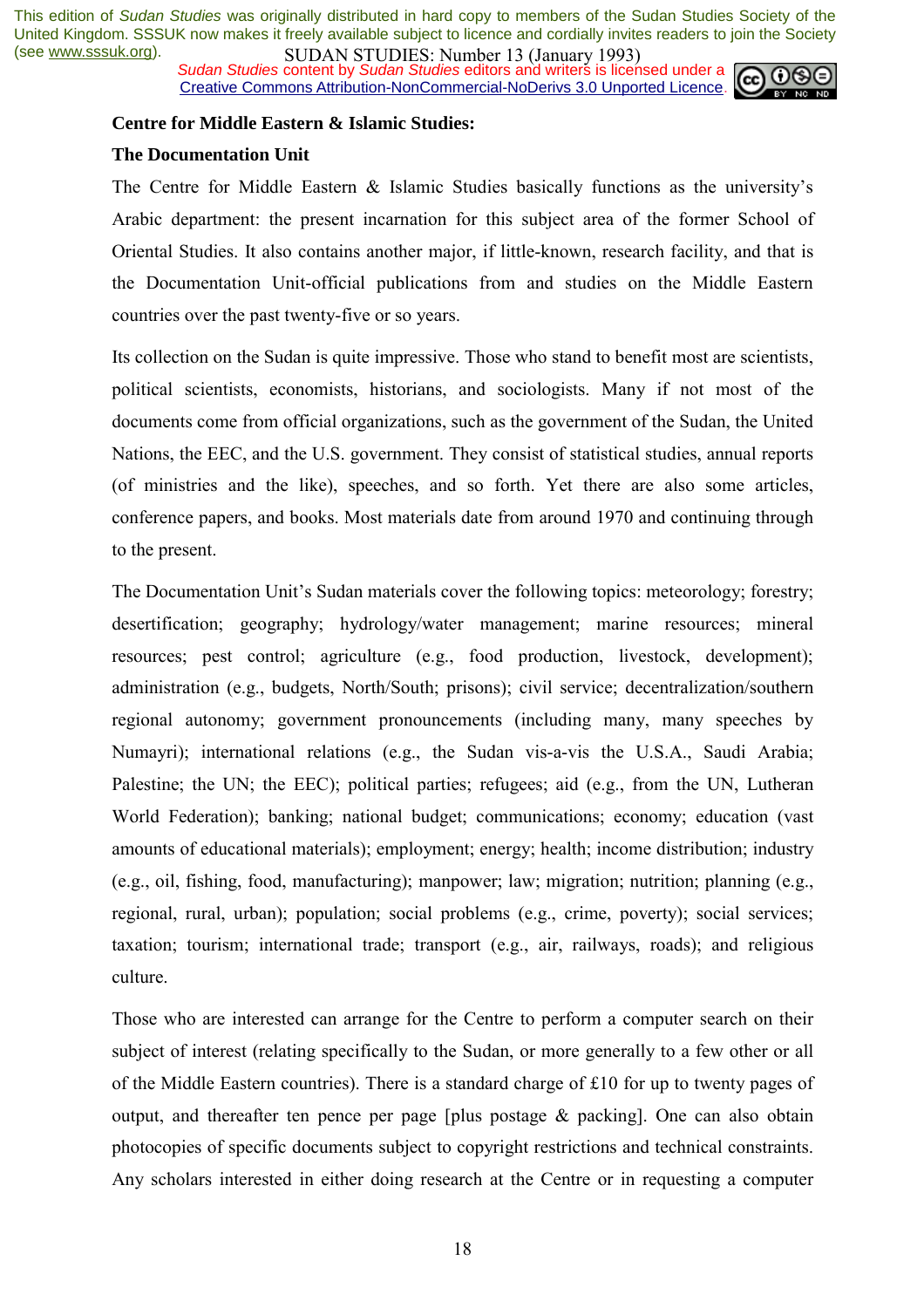*Sudan Studies* content by *Sudan Studies* editors and writers is licensed under a Creative Commons Attribution-NonCommercial-NoDerivs 3.0 Unported Licence.



search should first write to: Information Officer; Centre for Middle Eastern & Islamic Studies; University of Durham; South End House; South Road; Durham City DM1 3TG, England.

The Documentation Unit also subscribes to a few journals which may interest those who are researching at the Sudan Archive. Aside from the SSSUK and SSA newsletters, the Unit also receives SUDANOW (since 1976), Jeune Afriaue (since 1971), the UN Chronicle, Amnesty International Newsletter (in English and Arabic), and dozens of journals relating to the Middle East in general and to specific Middle Eastern countries in particular.

The Centre has also recently published the first volume of papers from the 1982 Durham Sudan Historical Records Conference, entitled The Condominium Remembered-Volume 1: The Making of the Sudanese State. The volume divides the contributors' papers into sections on administration, law, defence, and the transfer of power. Copies of this first volume are available for £12.50 (plus £1 postage for residents of the UK, and £2 for overseas residents]. Once again, those interested should write to the Information Officer at the address above.

Durham's attraction to those who are interested in the Sudan goes far beyond Condominiumera history. Its holdings of potential research materials sweep from the late eighteenth century through to the present, and stand to benefit social scientists pursuing a great range of topics.

Books and documents are not meant to be left asleep undisturbed on the shelves: they are meant to be read and used for the propagation of further knowledge. Many of Durham University's Sudan-related resources have slumbered on the shelves for far too long. Thus the very hopeful goal of this article, in summarizing Durham's resources beyond the Archive, has not only been to suggest a broader scope of possibilities for visiting researchers. Its added aim has been to help in boosting the future dissemination of studies on the Sudan as a whole.

*Heather J. Sharkey is a PhD student in History at Princeton University. She recently completed an MPhil degree at the University of Durham, where she studied for two years on a Marshall Scholarship.*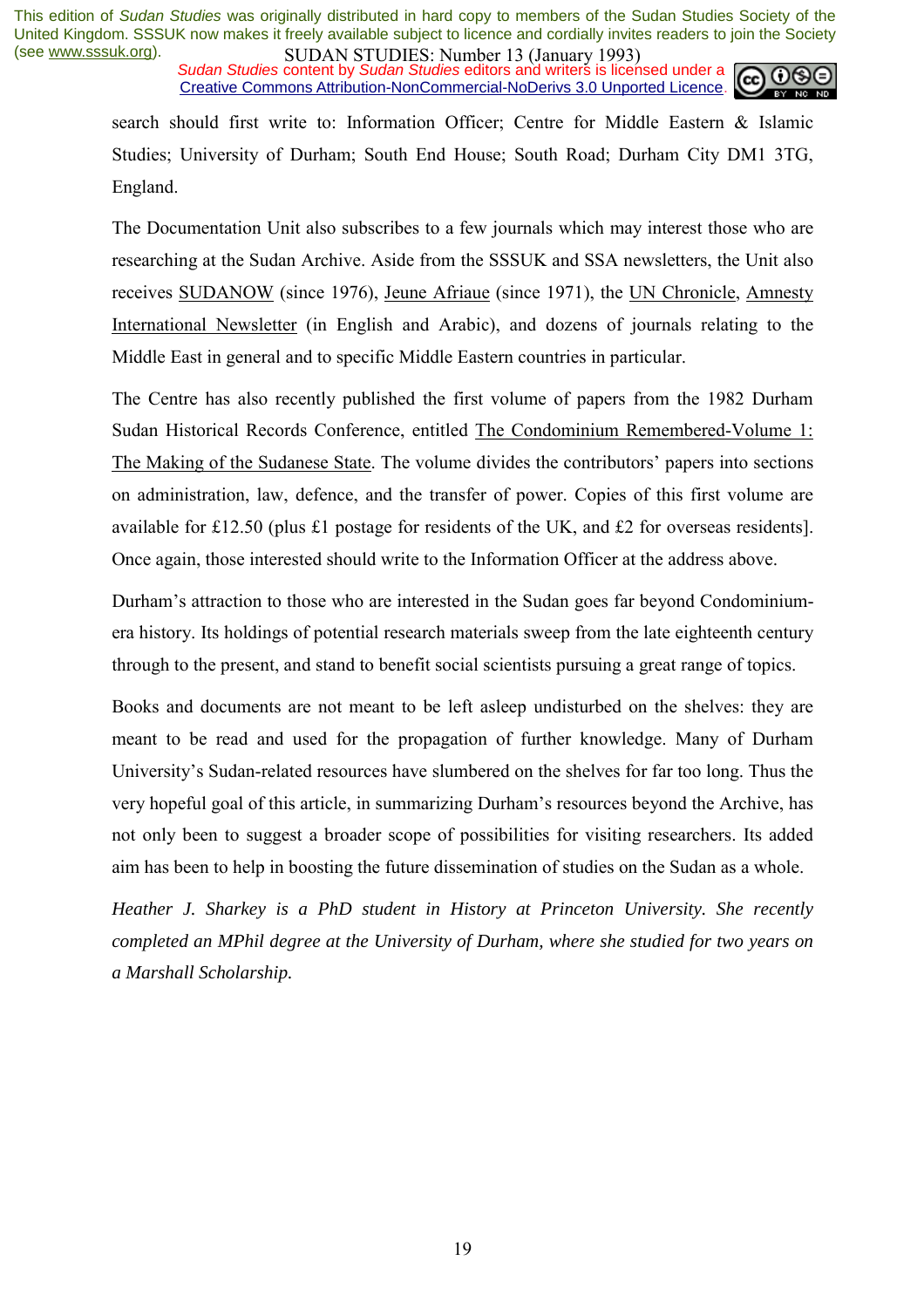*Sudan Studies* content by *Sudan Studies* editors and writers is licensed under a Creative Commons Attribution-NonCommercial-NoDerivs 3.0 Unported Licence.



# **AL-MAHDI'S NEW PEACE INITIATIVE FOR THE SUDAN Ismail H. Abdalla**

The college of William and Mary, Virginia

The ex-prime minister and the leader of the banned Umma party, Sayyid Al-Sadiq Al-Mahdi, has recently come up with a new program for national reconciliation in the Sudan. News has it that Al-Mahdi has already presented his new program to the junta in Khartoum, and has also circulated copies of the same to many political leader, in and outside the country. Extracts of this proposal were published in Al-Sharq Al-Awsat newepaper of October, 9, 1992.

Al-Mahdi criticized both the current government in Khartoum and the SPLA/SPLM for the failure of the Abuja peace talks. According to him, the government representatives to the negotiations lacked experience and commitment, while they failed to take into account the new development, on the international scene. He points out that the government negotiators saw the problem as a duel between two combatants in the military field, and not as an issue of economic development or governance in the country. He also stressed the fact that the government lacks any mandate to negotiate with southerners, since it is dominated by a small faction, the National Islamic Front.

He also criticized the SPLA/SPLM for the Movement', inability to free itself of what Al-Mahdi calls "adherence to a single interpretation of the history of slavery in the Sudan that puts all the blame on the Northern Sudanese alone." For him, the heinous trade in people was a dark page in humanityís past in which many individuals took part, including southerners. Al-Mahdi also claims that the SPLA / SPLM is wrong to insist that the isolated incident, in which some tribal elements enslaved a few southerners were part of general policy on the part of Khartoum governments. According to al-Mahdi, these unfortunate incidents, which were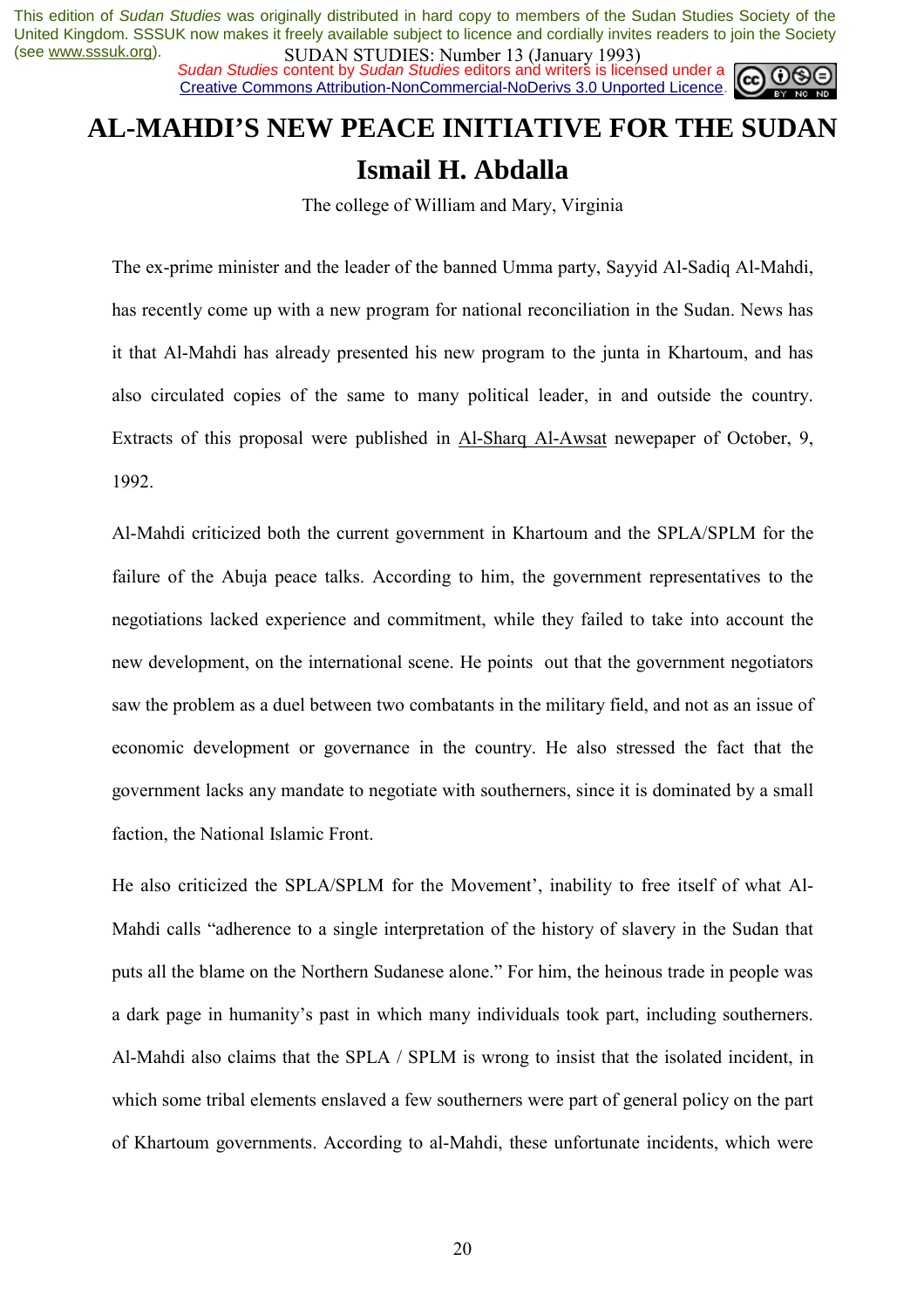*Sudan Studies* content by *Sudan Studies* editors and writers is licensed under a Creative Commons Attribution-NonCommercial-NoDerivs 3.0 Unported Licence.



by no mean, limited to Sudan, were against the law of the land, and should be seen a. indicative of the primitive circumstances in which these elements lived, rather than as a trait of all northerners.

Al-Mahdi then goes on to admit that northerners have committed grave injustices against southerners. These include:

- 1. reneging on the promise of federalism after independence.
- 2. indiscriminate violence against southerners, particularly the educated.
- 3. forcefully converting southerners to Islam and Arabacizing them during Abboud's regime.
- 4. unilaterally abrogating the Addis Ababa Agreement.
- 5. the 1988 (1989) coup that aborted the serious endeavour to reach a new agreement with the south.

Al-Mahdi states also that southerner, committed atrocities against northerners, and were politically not forthcoming in certain historical moments. For example:

- a) indiscriminate killing of innocent northerners during the 1955 mutiny of southern troops.
- b) failure of the Anya Nya take seriously the Khartoum Round Table conference of 1965.
- c) the indifference of the SPLA / SPLM toward the popular uprising of April, 1985.
- d) The SPLA / SPLM alliance with the totalitarian regime in Ethiopia instead of cooperating with democratic administrations in Khartoum after 1985.
- e) finally, treating all Khartoum governments as if they were monolithic.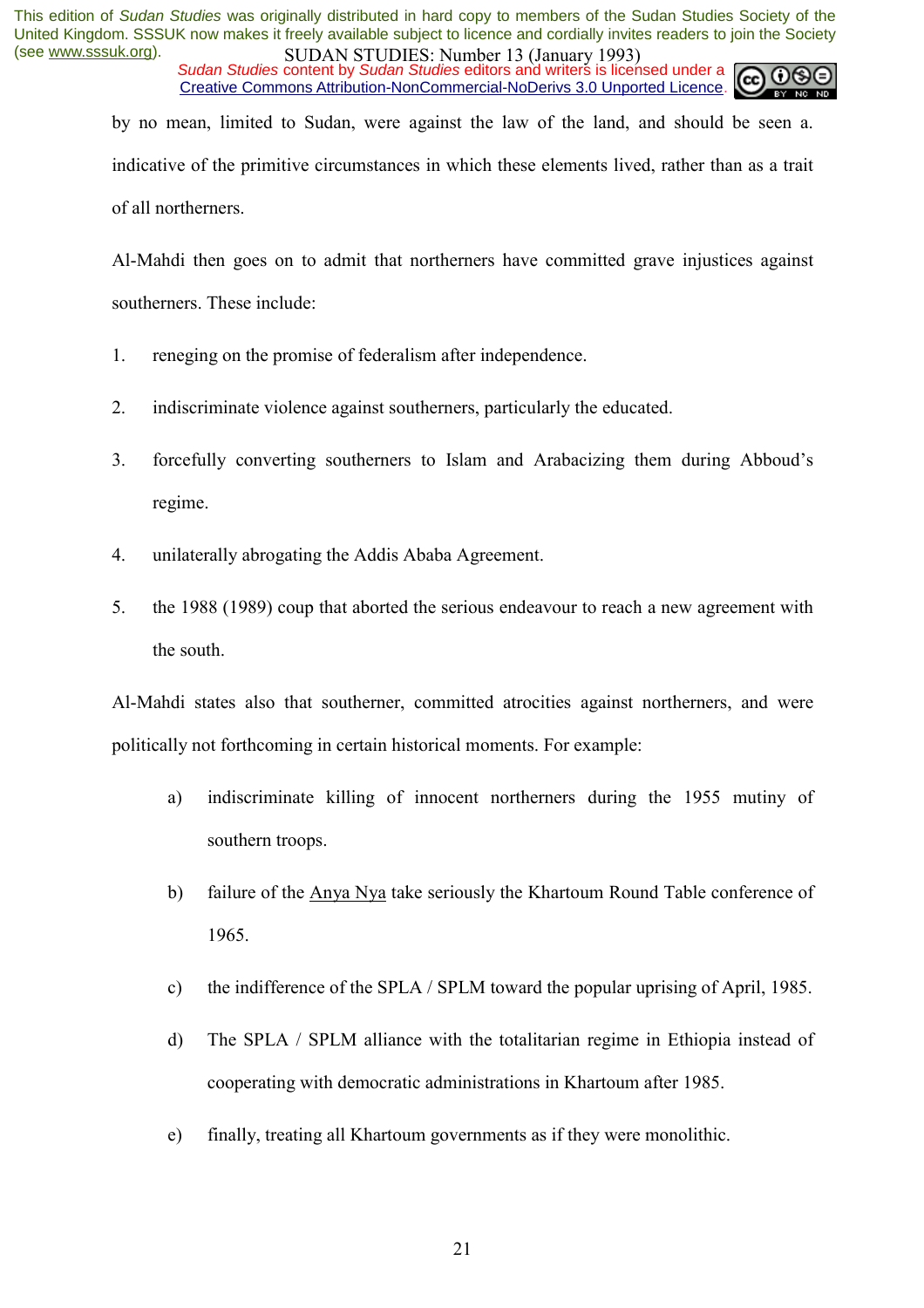*Sudan Studies* content by *Sudan Studies* editors and writers is licensed under a Creative Commons Attribution-NonCommercial-NoDerivs 3.0 Unported Licence.



Al-Mahdi goes on to say that most of these shortcomings occurred during dictatorial regimes in the Sudan. Nevertheless, the northern leadership is not blameless, particularly in the area of determining Sudanese identity. Al-Mahdi believes that northern leaders consistently pushed the Sudan toward identifying with the Islamic and Arab world while ignoring or marginalizing non-Arab groups in the Sudan. Even when some of these leaders finally concluded that that policy was wrong, very little was done to redress the bias toward the Arab and Islamic world. This was, also true in the area of economic and social development throughout the country, which was eschewed in favour of developing the riverain centre. The northern leadership has also failed to equitably divide senior posts in the land among all Sudanese, regardless of race or religion.

In the end, Al-Mahdi raises several key points for his proposed reconciliation agenda:

- 1) Sudan is a multi-ethnic, multi-religious and multi-cultural entity where interrelationships among groups must be built on tolerance, mutual understanding, and where rights of citizenship must be guaranteed and protected.
- 2) To safeguard the rights of every ethnicity in the Sudan, an agreed-upon charter should be formulated.
- 3) Sudan must be a democratic country based on non-central administration, the nature and the form of which should be determined by the people themselves. (regional government, Federal administration, or confederacy).
- 4) The legislative body must be a democratic institution, and every ethnic group reserves the intrinsic right to adopt whatever "legislative program" it desires, provided that:
	- a. human rights are maintained and protected, and
	- b. non-centralism is adopted.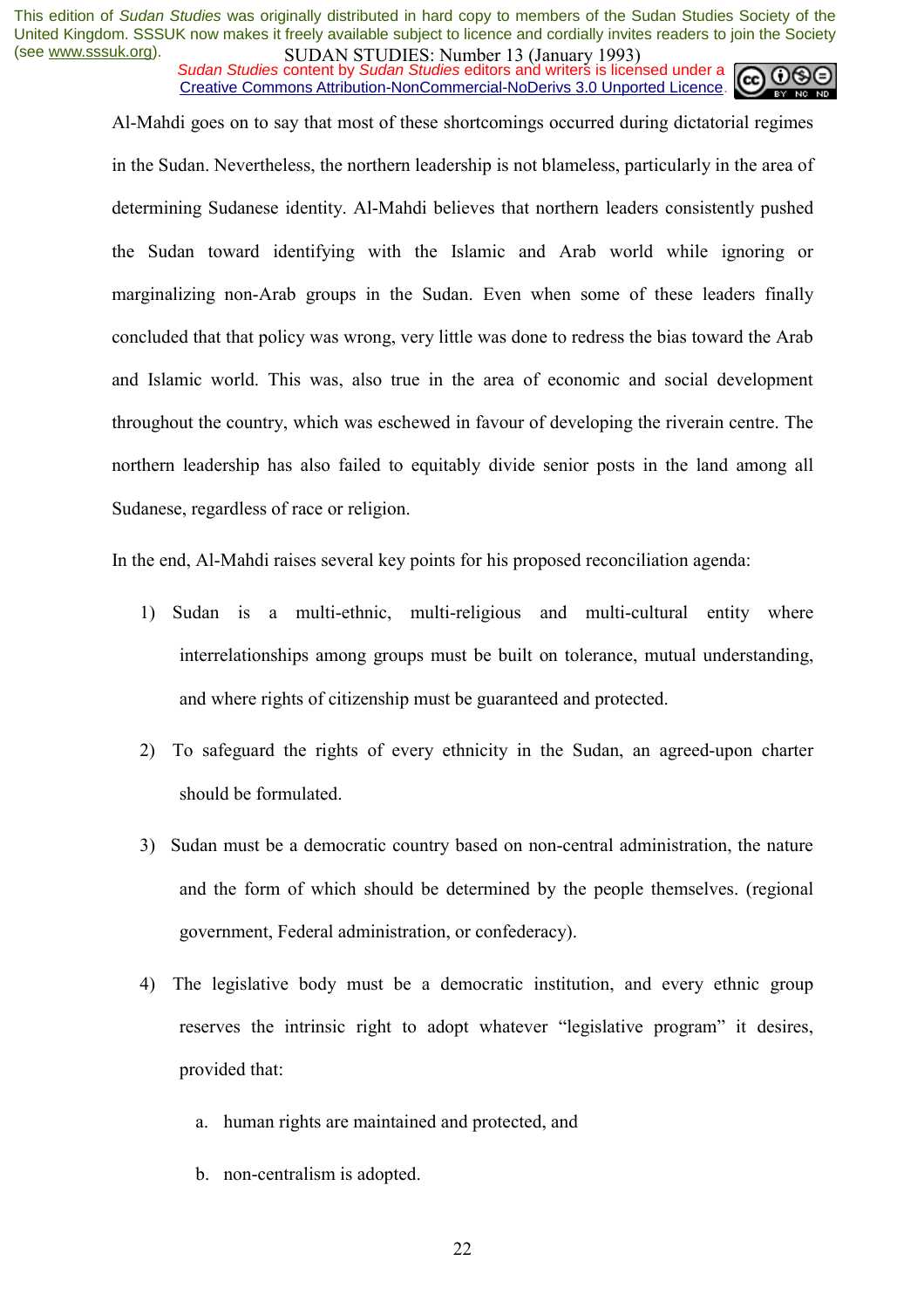*Sudan Studies* content by *Sudan Studies* editors and writers is licensed under a Creative Commons Attribution-NonCommercial-NoDerivs 3.0 Unported Licence.

- 5) governance in the Sudan must protect basic human rights, must be democratic and must avoid all the pitfalls that marred the democratic experiences in the past.
- 6) development in the Sudan must aim at achieving a balanced and equitable economic and social development, with especial attention to development in the war-torn regions in the country.
- 7) guidelines regarding recruitment of personnel to the civil service, the army and the security forces must be revised with the aim of balancing merit with fairness to the disadvantaged.
- 8) Sudan must follow a foreign policy which respects all international conventions and treaties and which is tilted neither toward the Arab nor the African world.

Al-Mahdi thinks that such a program, after being accepted by politicians of all persuasions and affiliation, must be endorsed by all Sudanese in a national referendum. Any group which rejects the national charter so designed and endorsed may then opt to secede, but only if two thirds of that group so determines.

I must admit that this a very rudimentary rendition of Al-Mahdi's new initiative, since I have not seen the original Arabic document itself and have depended on the summary provided in the newspaper; Al-Sharq Al-Awsat.

Still, the points raised here are extremely important, having come from a key player in Sudanese politics. Of course, one can always accuse Al-Mahdi of opportunism. He is no longer in power, thus he can say anything. Again, he was at the helm of power twice, and did very little to show his commitment to implementing what he calls for now.

But times have changed. Al-Mahdi has matured politically, and appears to have come to a genuine realization that politics as usual from Khartoum can only lead to further destruction and human tragedy. New and daring ideas on his part are therefore necessary. I say "on his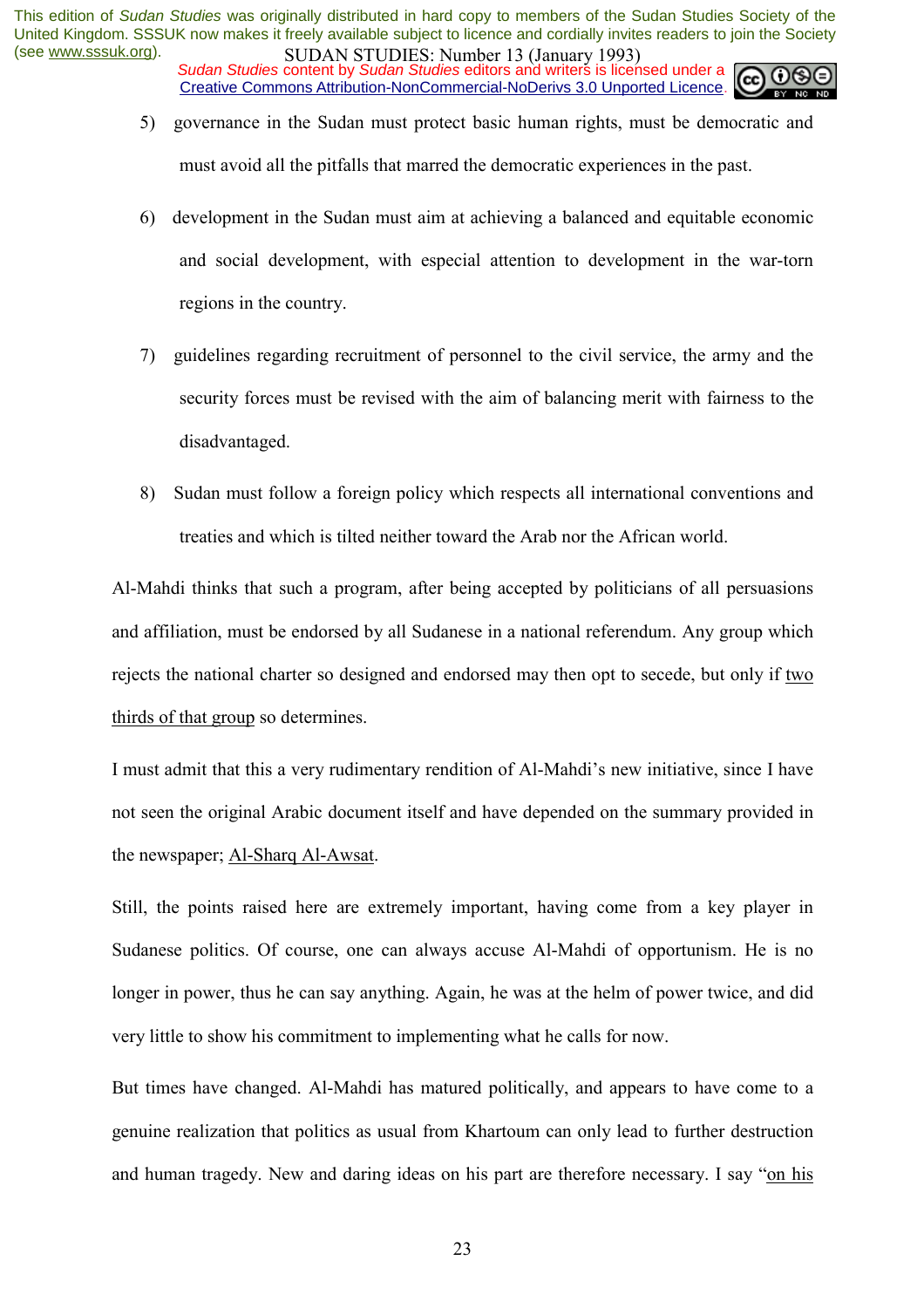*Sudan Studies* content by *Sudan Studies* editors and writers is licensed under a Creative Commons Attribution-NonCommercial-NoDerivs 3.0 Unported Licence.



part" because everybody with any degree of sensitivity and vision has been saying for decades what Al-Mahdi has finally accepted as inevitable. For all these years, he and people of his ilk failed to read the writing on the wall.

I am sure there some among us who believe that Al-Mahdi is giving too little too late, or promising what he can not deliver. But for a start, this is by far the most serious proposal that has ever come from a prominent Northern leader which accepts as a given the multi-cultural, multi-ethnic reality of the Sudan and seeks to build upon it the political future of the country. This is not a small step, and should not be dismissed lightly.

# **SUDANQUOTE**

The Scottish traveller James Bruce, who visited Sennar in 1772, has left this wonderful description of the varying degrees of heat to which the visitor is subjected:

ìAt Sennaar, then, I call it *cold,* when one, fully clothed and at rest, feels himself in want of fire. I call it *cool,* when one, fully cloathed and at rest, feels he could bear more covering all over, or in part, more than he has then on. I call it *temperate,* when a man, so cloathed and at rest, feels no such want, and can take moderate exercise, such as walking about a room without sweating. I call it *warm,* when a man, so cloathed, does not sweat when at rest, but, upon moderate motion, sweats, and again cools. I call it *hot,* when a man sweats at rest, and excessively on moderate motion. I call it *very hot*, when a man, with thin or little cloathing, sweats much though at rest. I call it *excessive hot,* when a man, in his shirt, at rest, sweats excessively, when all motion is painful, and the knees feel feeble as if after fever. I call it *extreme hot,* when the strength fails, a disposition to faint comes on, a straitness is found on the temples, as if a small cord was drawn tight around the head, the voice impaired, the skin dry, and the head seems more than ordinary large and light. This, I apprehend, denotes death at hand...

James Bruce, *Travels to Discover the Source of the Nile.* Edinburgh, 1790, Volume IV, page 482.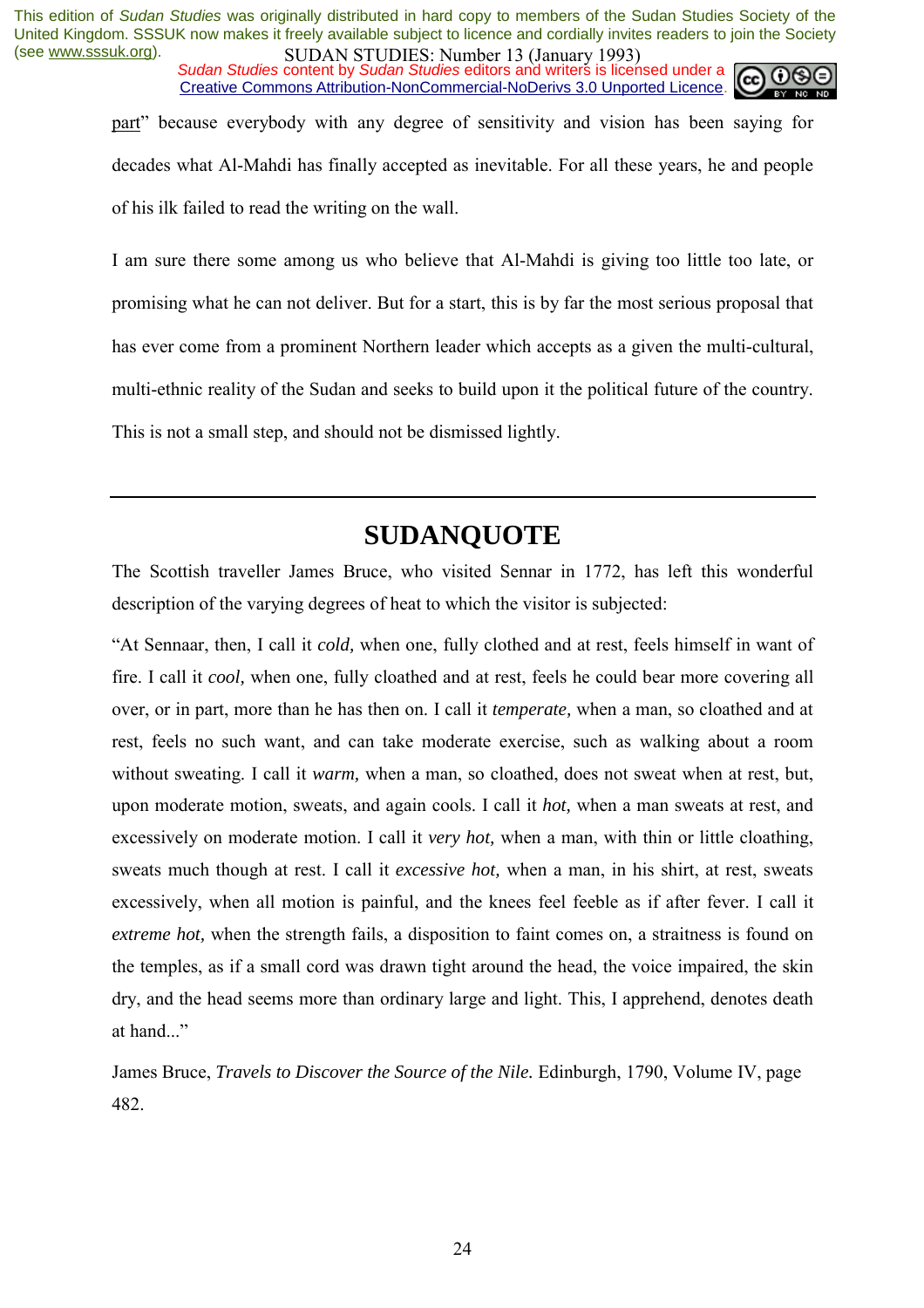*Sudan Studies* content by *Sudan Studies* editors and writers is licensed under a Creative Commons Attribution-NonCommercial-NoDerivs 3.0 Unported Licence.



# **THE RUMOURED SOCCER WAR**

## Iain Marshall

Anthony Quinn, the epitome of elderly wisdom, sat cross-legged in the dust of a Libyan village, instructing an attentive group of small boys on the nature of Islam. Aided by the classical Arabic script which had been dubbed over the English sound track, Quinn gave a credible performance as the celebrated Senussi guerrilla leader, Omar Al Mukhtar, who was finally apprehended and executed by General Rudolfo Graziani's Italian troops in 1931. Bellowing his way through the part of Graziani himself, was Oliver Reed, who subjected his subordinates to such ferocious tongue lashings, that each onslaught, albeit in impeccable Arabic, induced them to intensify their efforts to pursue and slaughter Mukhtar's band of resistance fighters.

The film which charted the fortunes of a group of desert dwellers stirred into action against the colonising aggressions of a militarily superior Italian power was peppered with moments of high melodrama; not least of which was the scene depicting Mukhtar's army of embattled heroes desperately standing up to an overwhelming enemy in an oasis. To ensure that none of their number lost their nerve and fled in the face of the encroaching foe, each man hobbled himself in the way nomads tether their camels, tightly folding one leg back on itself with the rope. Unable to stand upright then, they lay in the dunes, trussed and ready, waiting for the attack from which none of them expected to emerge alive.

I'd witnessed this cinematic extravaganza several times on various TV screens in the small Sudanese village of El Ghaba, where I worked as an English teacher. The video of the film was ubiquitous in those households which possessed a television and VCR, normally as a result of having a family member earning hard currency in a Gulf State such as Kuwait or Saudi Arabia. On this occasion I had been enjoying the cool air and leafy shade afforded by a house in the densely cultivated strip of land which separated the River Nile from empty desert. After the evening meal, my teaching colleagues, the local doctor and myself settled down, courtesy of our host, to drink tea and watch the unfolding drama of Mukhtar and Graziani.

When the time came to take our leave and journey back to our 'mess' we loaded ourselves precariously onto the backs of two Toyota pick-ups, the property of the school and hospital respectively, and moved through silent fields of beans and date palms towards an empty 'Saharan' landscape. On arrival outside our school, a noisy messenger accosted us, jumping from his Landrover in a frenzy of agitation. Breathlessly he informed us that Ed Debba hospital, some five to six miles up river, was overflowing with the dead and dying victims of a machine gun massacre whose perpetrators were systematically blasting their way north, up the Nile towards us. He had rushed up from Ed Debba in search of the doctor who was needed urgently, he said, to care for the ever-increasing number of wounded.

The news shattered the peace and tranquillity in which we'd passed our evening. My imagination sparked into activity, frantically calculating possible scenarios and means of escape should the gun-toting maniacs reach me in the middle of the night. The unlikely story which we wrung from the harbinger of these catastrophic tidings was a tale of everyday Sudanese normality catapulted into a nightmarish world of irrational violence. Apparently,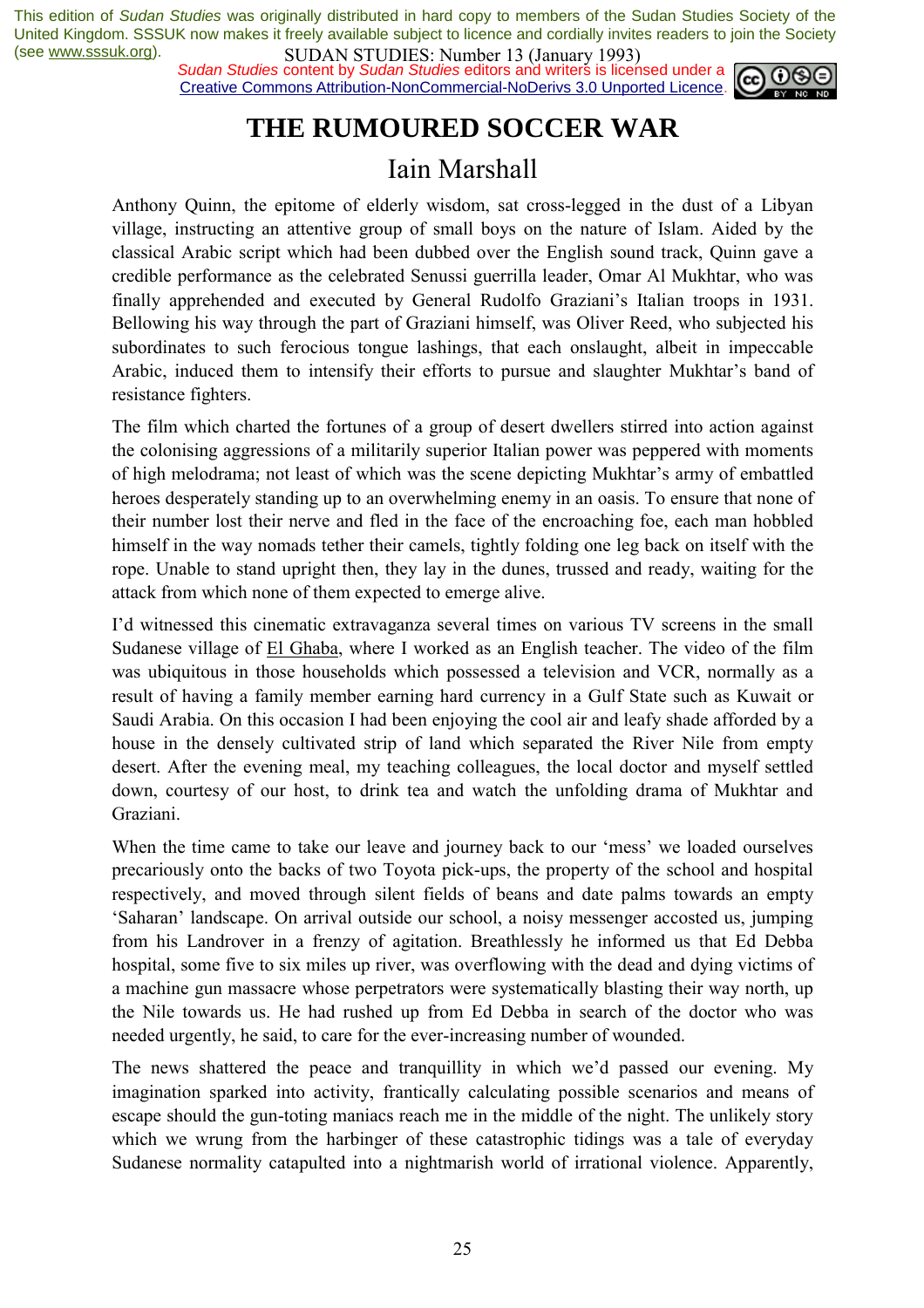*Sudan Studies* content by *Sudan Studies* editors and writers is licensed under a Creative Commons Attribution-NonCommercial-NoDerivs 3.0 Unported Licence.



some government soldiers from the south of Sudan stationed in the Ed Debba garrison, had played a football match against a team of local northern youths from a nearby island in the Nile. This match was a replay of an earlier clash in which foul deeds on the pitch and rising animosity between the teams had easily transferred itself to the spectators. Two of the main protagonists from either side had left the pitch harbouring considerable grudges which, with the passage of time had matured to a point where the locals turned up for the second game, more than a needle match by this time, armed with knives and primed for confrontation. At half time the tension had erupted into brawling during which one of the southern soldiers was killed. Enraged, the story went, the remaining soldiers had chased the islanders to the edge of the Nile, burning their ferry boat so that they were forced to swim across to their village and then had stormed the police station, liberating all the automatic weapons and ammunition they could find there. At this stage the narrative roared into overdrive. The picture painted of the indiscriminate shooting and killing which followed the raid on the police station would have done a multitude of Graziani's proud. Women and children, sick and elderly were mown down in equal numbers, so it seemed. The police had fled and the 'loathsome' aggressors were mopping up every scrap of human life they could find along the Nile, with rapid bursts of machine gun fire.

As the Landrover forged into the darkness throwing a wake of sand from its wheels, I allowed the full force of the situation to sink in. Already I was unconsciously straining my ears for the crack of distant gunfire, the sound which an orgy of morbidity had convinced me would be my last sensory experience on earth. My colleagues appeared not to share my sense of foreboding and the way they absent-mindedly went about the routine tasks before bed, suggested to me that the prospect (so real to my fevered imagination) of a fairly immediate and gruesomely violent death, did not throw any of them off balance at all. On exchanging our customary night time pleasantries, I pondered on the ominous poignancy of us all urging each other to wake up in good health the next morning.

Once settled, I accepted the proffered wad of 'sa'ut' with more than my usual eagerness from Ayoub, whose bed occupied the patch of sand next to mine In the yard where we slept beneath the stars. Like a large proportion of the men I knew Ayoub was a habitual user of 'slut' or 'snuff' as it was sometimes called. Rock salt known as 'natrun' (a name it shared with a desert wadi where it was extracted from the ground), tobacco and a moistening touch of water were the component parts of the substance. The function of the 'natrun', I had been told, was to graze the inner surface of the bottom lip, where the 'sa'ut' was most usually placed, allowing the nicotine more immediate access to the bloodstream. As a non-smoker unused to the effects of tobacco, my first-time 'hit' had sent my head spinning onto an elevated plane from where I had eventually plummeted, to crawl behind the house and vomit quietly in the sand. With practice I became adept at kneading the lump of noxious material in the palm of my left hand with the fingers of my right until it was a compact pellet, ready to be wedged between the gum at the front of my lower jaw and my bottom lip. Rendering the pinch of 'sa'ut' 'mudurdum' in shape in this way, rolling the brown mass into a ball, dungbeetle fashion, was only one method used. Many older men brushed such niceties aside, scooping a liberal amount of snuff from the tin onto the open palm of the hand before throwing it loose under the tongue, all in a single flourishing gesture. After the effects wore off the gob of used tobacco was spat onto the ground and, in the politest company, fastidiously covered over with sweepings of loose sand.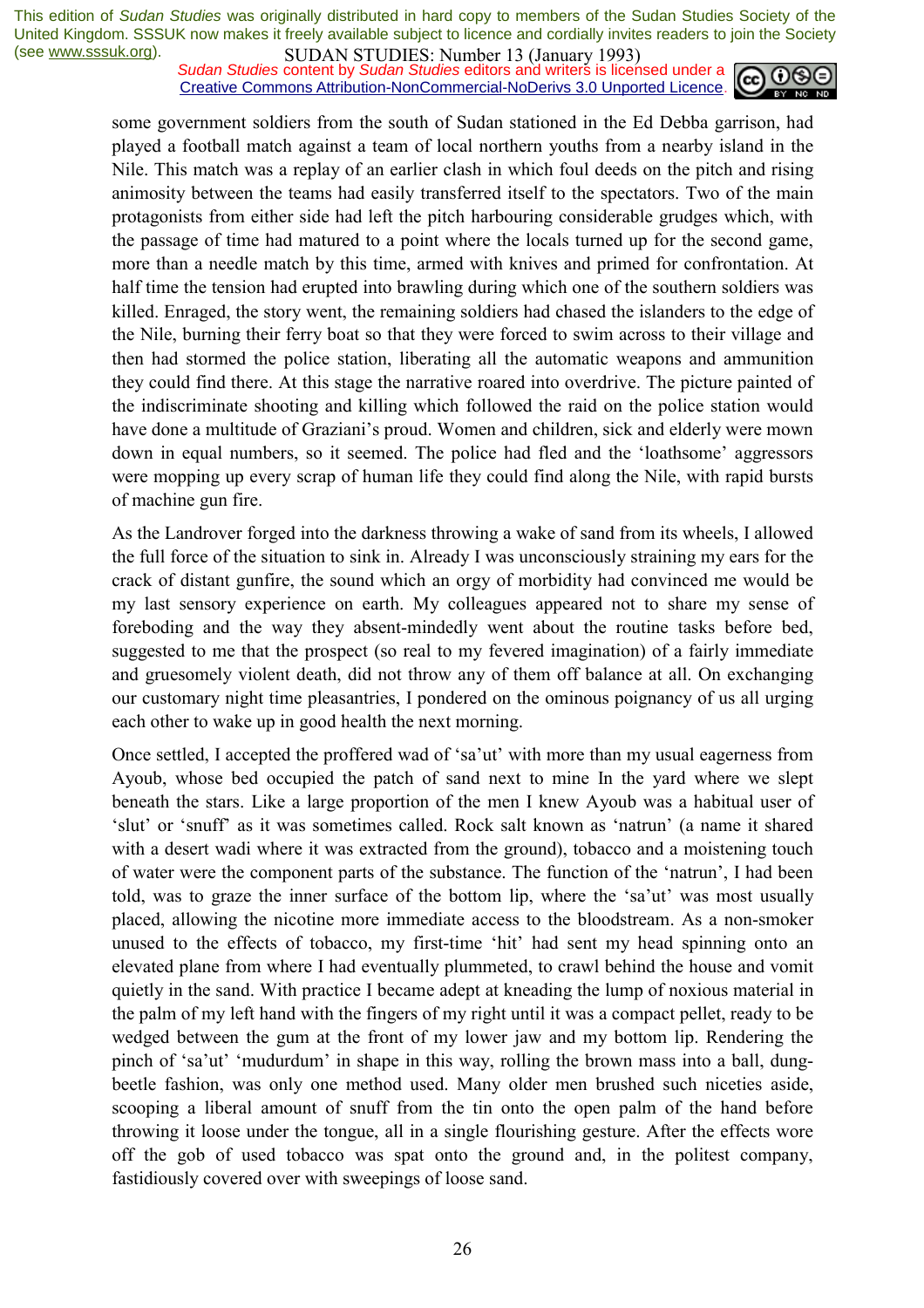*Sudan Studies* content by *Sudan Studies* editors and writers is licensed under a Creative Commons Attribution-NonCommercial-NoDerivs 3.0 Unported Licence.



We lay in the still air, each on his own bed, each with an exaggerated bump below the bottom lip from where the 'sa'ut' generated its high voltage current around the nervous system. Ayoub, preoccupied with problems of the heart, told me again about the childhood romance he had had with a neighbour's daughter in Khartoum. Initially neither the welcome effects of the nicotine nor the soporific rhythms of the familiar story, could distract me from thoughts of death. Haunted by the report from Ed Debba, I was in an advanced state of panic, belied by the dormant aspect of my body lying beneath a Chinese blanket under the deep blue, starstudded dome of the night sky. I fought repeated urges to rise (like some demented desert version of Wee Willie Winkle) and bolt through the sleeping village in search of a secure hiding place. The realisation slowly taking shape in my mind was, that there was nowhere to run to. Surrounded by desert, I had to resign myself to fate, hoping that somehow, when the gunmen came with muzzles blazing, I'd be lucky enough to dodge their bullets. Still on edge waiting for the first far off report of approaching machine gun fire, I viewed my mortal predicament as one would watch a video, and recognised that I was just as powerless to escape as the guerillas who had hobbled themselves to face their foe in the Libyan oasis.

The next morning dawned without incident and marvelling at the fact that I must have dropped off to sleep despite my fear, I brushed shoulders with my sleepy colleagues as we wandered around the yard, cleaning teeth, drinking tea and moving beds into the shade for the day. No comment was made in reference to the previous night's alarm. We were all spruced up, chalk in hands, poised at our blackboards by 8 o'clock and, as if with a life of its own, the school moved through the day in a procession of normal events. Lesson followed lesson. The talk over breakfast was the usual bout of playful verbal jousting and political debate. Of guns flashing in the moonlight, rampaging soldiers and random slaughter on a massive scale, there was not a whisper. I managed to toil through my day graduating slowly from a state of apprehension (still alert for sounds of attack) to one of tired befuddlement, neither happy to be alive, nor convinced that the danger was truly over.

The second night passed more easily than the first. I took Ayoub's 'sa'ut' and actually paid attention to tales of his blighted love life. By the week's end I'd all but forgotten the supposed massacre and my narrow brush with death in a foreign land. I stopped worrying about how my remains would be transported to Scotland and started to participate once again in various activities. I went to the 'souk' and was drinking sweet coffee the colour of tar, when I overheard a fellow patron of the shop, conversing with his neighbour on the subject of the fracas which had flared up at the Ed Debba football match. Politely butting in, I asked if he could tell me how many people had died in the mayhem that tragic evening. He looked at me steadily before saying that only one person; the soldier in the initial scrap; had lost his life that day. Reflecting on the power of suggestion in this 'sand-blasted' Northern Sudanese landscape where communications were so problematical, I was thankful that I had been in mortal dread of nothing more lethal than a rumoured soccer war.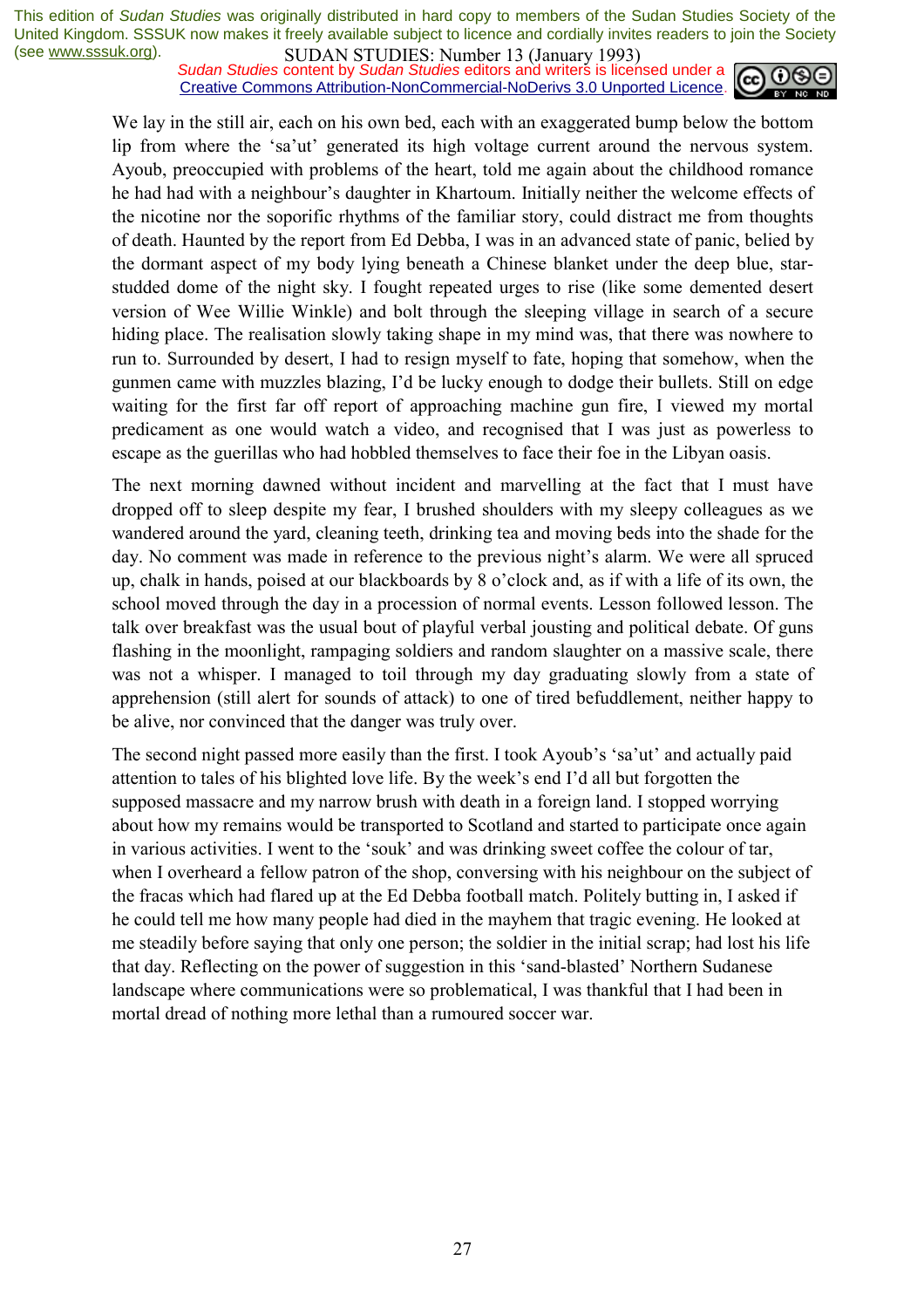*Sudan Studies* content by *Sudan Studies* editors and writers is licensed under a Creative Commons Attribution-NonCommercial-NoDerivs 3.0 Unported Licence.



# **HISTORICAL DISCORD IN THE NILE VALLEY**

**By Gabriel R. Warburg** 

C. Hurst, London, 1992. (xviii, 210 pp., maps, illus., £27.50, ISBN 1-85065-140-X)

This ironically-entitled book is a valuable, innovative work that builds upon Warburg's earlier narrative and analytical studies. Unlike them (and most other works in English on Egypt and the Sudan), it gives a lengthy and perceptive account of Egyptian - rather than only Sudanese and British - points of view. Important subjects in the modern history of the Nile-Valley countries - the Turco-Egyptian conquest and administration of the Sudan, the British occupation of Egypt and enforced Egyptian evacuation of the Sudan, the theme of Nile-Valley in this century, and the "Southern Problem" and Sudanese civil wars - are investigated from the multiple points of view represented mainly in published Arabic and English accounts. The result is a sustained source-criticism and textual analysis that achieves a deeper reading of the sources than has been presented in most other studies.

The themes Warburg analyses are familiar to students of Egypt and the Sudan. He therefore sets out to compare British with Egyptian and Sudanese historical writing on these themes in order to discern and explain the political, religious, and other attitudes that may have informed that writing. It is taken for granted that such connections exist. It is, moreover, worth pointing out that the body of the writing analysed is small, and that in the Sudanese case in particular the historians Warburg reviews have indeed not usually been professional historians at all. The popular historians have often had political ambitions; the politicians whose works he analyses have often been uncritically accepted as objective. Thus Chapter 13, "Contemporary Sudanese Scholars View Their Country's Conflict and Future Prospects", begins (p. 154): "Muhammad `Umar Bashir (Beshir) has probably written more on the conflict in the Sudan than any other Northern Sudanese scholar and moreover, his involvement in trying to solve this conflict was not confined to the academic ivory tower". The same chapter dwells on works by Muddathir `Abd al-Rahim, Abel Alier, Raphail Badal, Kunijwok Gwado Ayokir, Francis Mading Deng, Ahmad Ibrahim Diraige, and others who have held high administrative or political offices in the Sudan. While their writings, and others', can thus be viewed as reflecting the political experiences of their authors, care must be taken also to recognise the authors' interests, ambitions, and motives for writing.

This problem - the limited number of works available for review, and their peculiarities - is particularly acute for the Southern Sudan. Virtually all Southerners who have published on the history of that region have had political axes to grind - policies to defend, careers to advance. This partly accounts for the didactic sameness of their work, their emphasis on a few key texts and a few notable events. Unfortunately too, the few exceptions to this rule are of very uneven quality: the highly personal (and increasingly wistful) writing of Francis Deng may be viewed as at one pole, the opposite of which is occupied by the bizarre Oxford D.Phil. thesis of Kunijwok (which Warburg views uncritically on p. 159). Since most of the Sudan's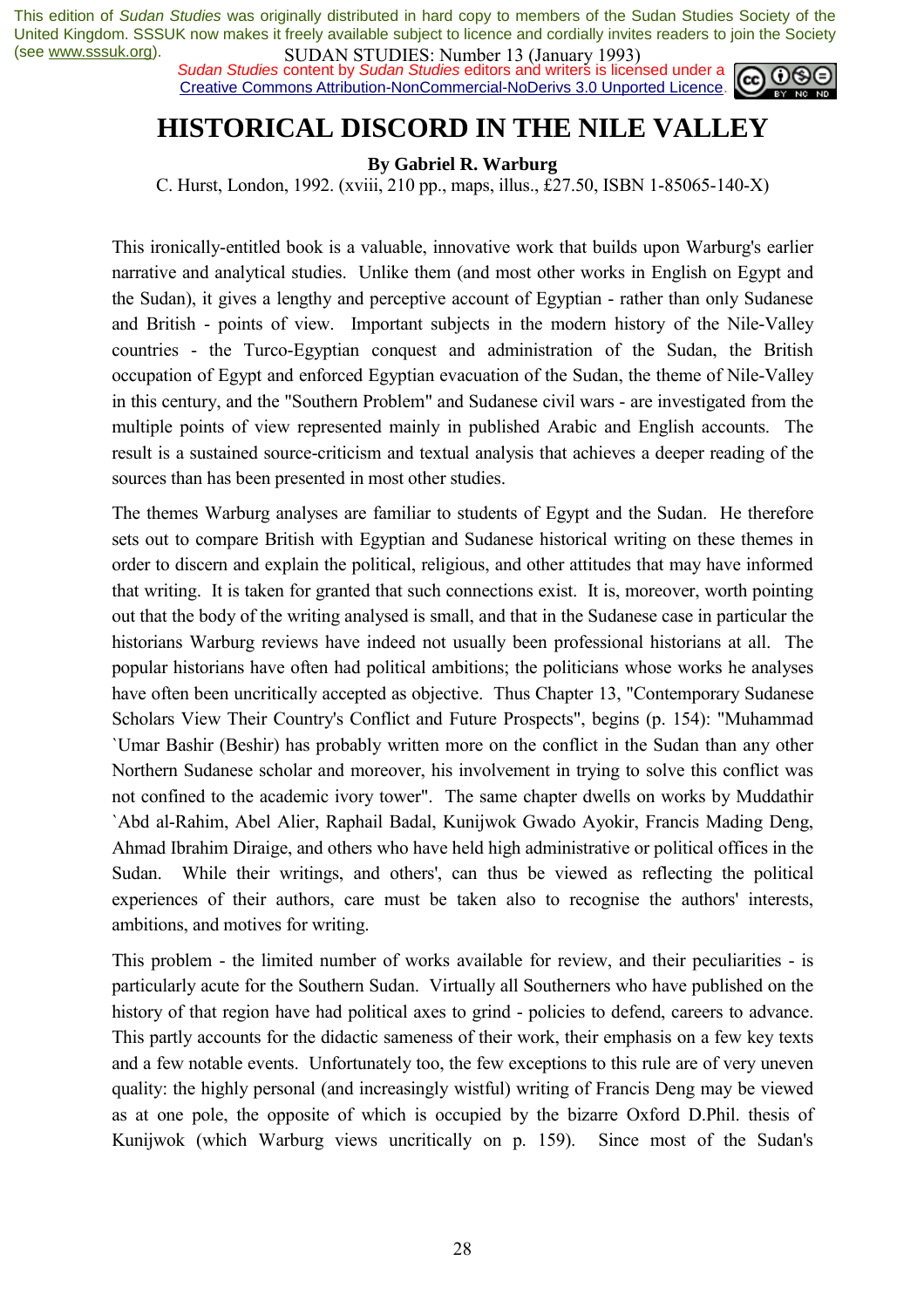*Sudan Studies* content by *Sudan Studies* editors and writers is licensed under a Creative Commons Attribution-NonCommercial-NoDerivs 3.0 Unported Licence.



independent existence has witnessed civil war in the South, Sudanese writing on that region whether by Southerners themselves or by Northern Sudanese - is inevitably suspect.

The same warning must apply to Egyptian writings on the long Anglo-Egyptian struggle for control of the Sudan. Chapter 7 of Warburg's book, "Some Views from Cairo" (pp. 69-81), deals with the crucial period 1953-55, when that struggle ended in the country's independence. Warburg focuses on the activities of Hussayn Sabri and Salah Salim, the Egyptian officers most closely involved in negotiating with leading Sudanese after the Egyptian revolution of 1952. While indicating anew the important role played by Sabry, Warburg yet has to rely on the published accounts of interested parties to a dispute with continuing political and personal ramifications.

It is unsurprising, therefore, although it is a cause for regret and self-justification among historians, that the best-documented side in this multilateral exercise remains the British. A special value of the accounts of British officials - whether in London, Cairo, Khartoum, or indeed in the Sudanese provinces - is simply that they can be read in the light of contemporary archival sources. It is difficult to imagine reliance on the accounts of, for example, Sir Harold MacMichael, Sir James Robertson, K.D.D. Henderson, and other high officials, for the history of the Sudan after the Second World War. Their memoirs and their and others' popular histories are largely personal glosses, whose nevertheless official character is the more easily discerned through the lens of the Public Record Office, the National Records Office in Khartoum, and the Sudan Archive of the University of Durham Library. That lens is largely absent in the Egyptian case, almost wholly so in the Sudanese. The reliance of European and American (and indeed Sudanese) historians on British sources is therefore more obviously explained by necessity than by the crypto-imperial motives ascribed by critics of historical writing based on sources rather than sympathies.

There is little danger that Warburg will be counted among those critics. As an Israeli he has been unable personally to consult the archives in Khartoum. But all his work, since *The Sudan under Wingate* (London 1971), has been based on close reading of archival sources nonetheless, especially those at London and Durham. To those he has lately been able to add Egyptian documentation. The result, in *Historical discord*, is confident, detailed analysis. Part of its success lies in the disturbing realisation that so many of the secondary sources available on the subjects he explores are unreliable, and that so much therefore remains to be done.

M.W. Daly The University of Tennessee at Chattanooga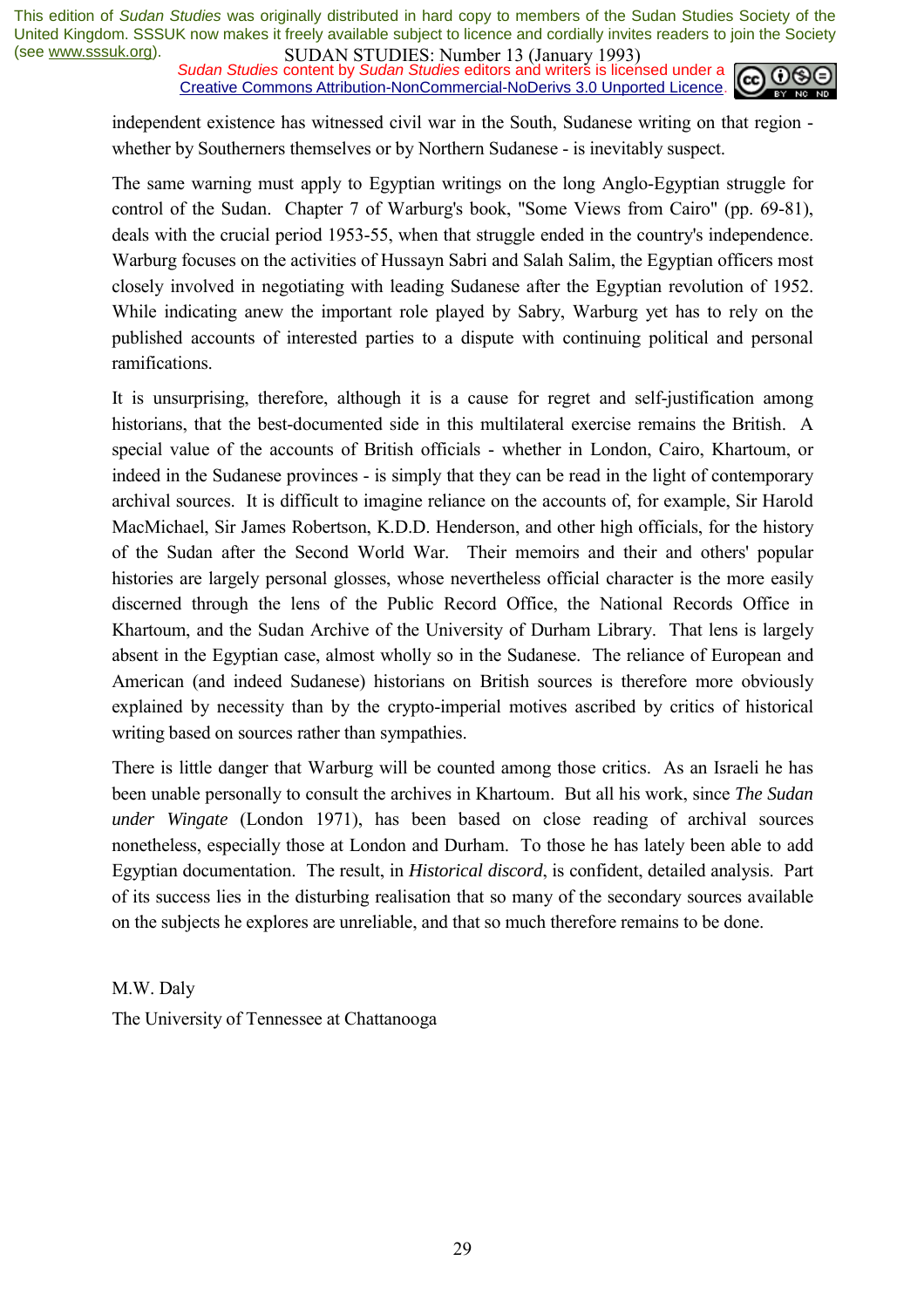*Sudan Studies* content by *Sudan Studies* editors and writers is licensed under a Creative Commons Attribution-NonCommercial-NoDerivs 3.0 Unported Licence.



# **THE SUFI BROTHERHOODS IN THE SUDAN**

# by Ali Salih Karrar

London: C.H. Hurst and Company, 1992. xvi,234pp. £30.00. ISBN 1-85065-111-6.

This is a painstaking and detailed account of some important historical and institutional aspects of Sudanese Sufism. It is particularly informative on developments in the Shavaiyya region, where the author carried out field research in 1982.

Two preliminary chapters offer respectively a general introduction to the geographical and historical netting, and a survey of the role of the Qadiriyya and Shadhiiiyya tariqas during the Funj sultanate from the sixteenth to the eighteenth century. For this period the principal, almost the sole, primary source is the Tabaq $\tilde{a}t$  of Wad Dayfall $\tilde{a}h$ , a compilation on which much research remains to be done. With the approach of the nineteenth century, the ensuing Turco-Egyptian conquest, and the strengthening of the previously tenuous cultural links with other parts of the Islamic Near East, the northern Sudan was opened to new developments in the character and organization of Sufism. The change showed itself in the appearance of two new tarīgas. The first of these was the Sammaniyya, a reformed branch of the ancient Khalwatiyya order, which was brought to the Funj realm by Ahmad al-Tayyib w. al-Bashīr in the late eighteenth century, but which after his death in 1239/ 1824 rapidly lost its unitary organization. It is significant that Muhammad Ahmad b. 'Abdallah, the future Mahdi, who was par excellence a fundamentalist reformer of Sudanese religion and society, passed his earlier career as a disciple and then a shaykh of the Sammaniyya. The second of the new tarīgas was the Khatmiyya, founded not later than 1239/1824 by Muhammad 'Uthman al-Mīrghanī, born in the Hijãz in 1208/1793-4, a disciple of the reformist Sufi teacher, Ahmad b. Idrīs (d. 1253/ 1837). Al-Mīrghanī made a great missionary journey in the last years of the Funj sultanate, and won many adherents. The Khatmiyya subsequently enjoyed the favour of the Turco-Egyptian administration, and was more successful than the Sammaniyya in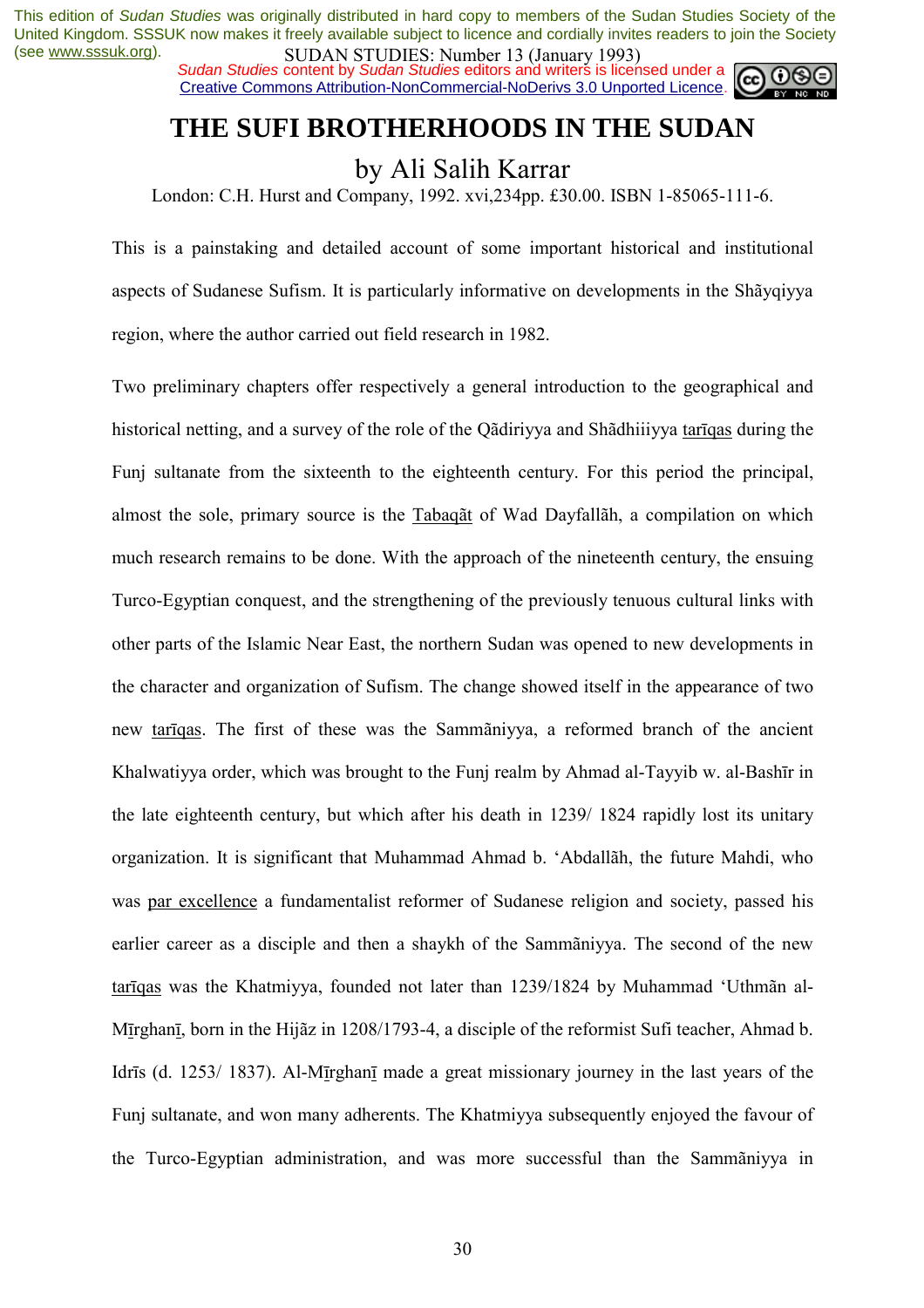*Sudan Studies* content by *Sudan Studies* editors and writers is licensed under a Creative Commons Attribution-NonCommercial-NoDerivs 3.0 Unported Licence.



preserving its unitary organization. The rise of the Mahdi from 1881, and the subsequent establishment of the Mahdist state, confronted the Khatmiyya with a rival, and for the time more successful, reformist organization.

These developments and their consequences at local level (especially in the Shavaiyya region) are examined in three chapters, of which the first deals with the introduction and establishment of the Sammaniyya and the Khatmiyya in the Sudan; and the second with the consolidation of the Khatmiyya from the death of the founder in 1853 to the Mahdia. The third deals with a handful of other related tarīqas, some deriving ultimately from Ahmad b. Idrīs, either through his disciple, Ibrãhīm al-Rashīd (who came from the Shāvqiyya region), or through his own descendants. Finally there is an account of the role in the Sudan of another missionary tarīqa, the Tijaniyya, linked in its origins with both the Khalwatiyya and with Ahmad b. Idrīs. The last two chapters turn from the history of the tarīqas to their structure and functioning. The first is chiefly concerned with their hierarchies and their related institutions, such as the Our'anic school (khalwa - an idiomatic usage) and the tomb (qubba) of the holy man, which as a source of baraka may become a place of pilgrimage (ziy"ra). The final chapter deals with procedures for the initiation of disciples, and the ritual of the dhikr, the principal communal function of the tarīqa. The long section (pp. 190-216) devoted to sources and bibliography is not the least valuable part of the book, and will be helpful to other researchers in the field. It includes a noteworthy list of informants and of materials in private hands. The work as a whole is a useful addition to the very limited literature on Sudanese Sufism available in English, and supplements in particular Triminghamís account of the Khatmiyya in his Islam in the Sudan (1949) and The Sufi Orders in Islam (1971).

The absence of maps is unfortunate, especially in view of the numerous places mentioned in the Shayqiyya region. The family trees are helpful, but some might have been extended, e.g.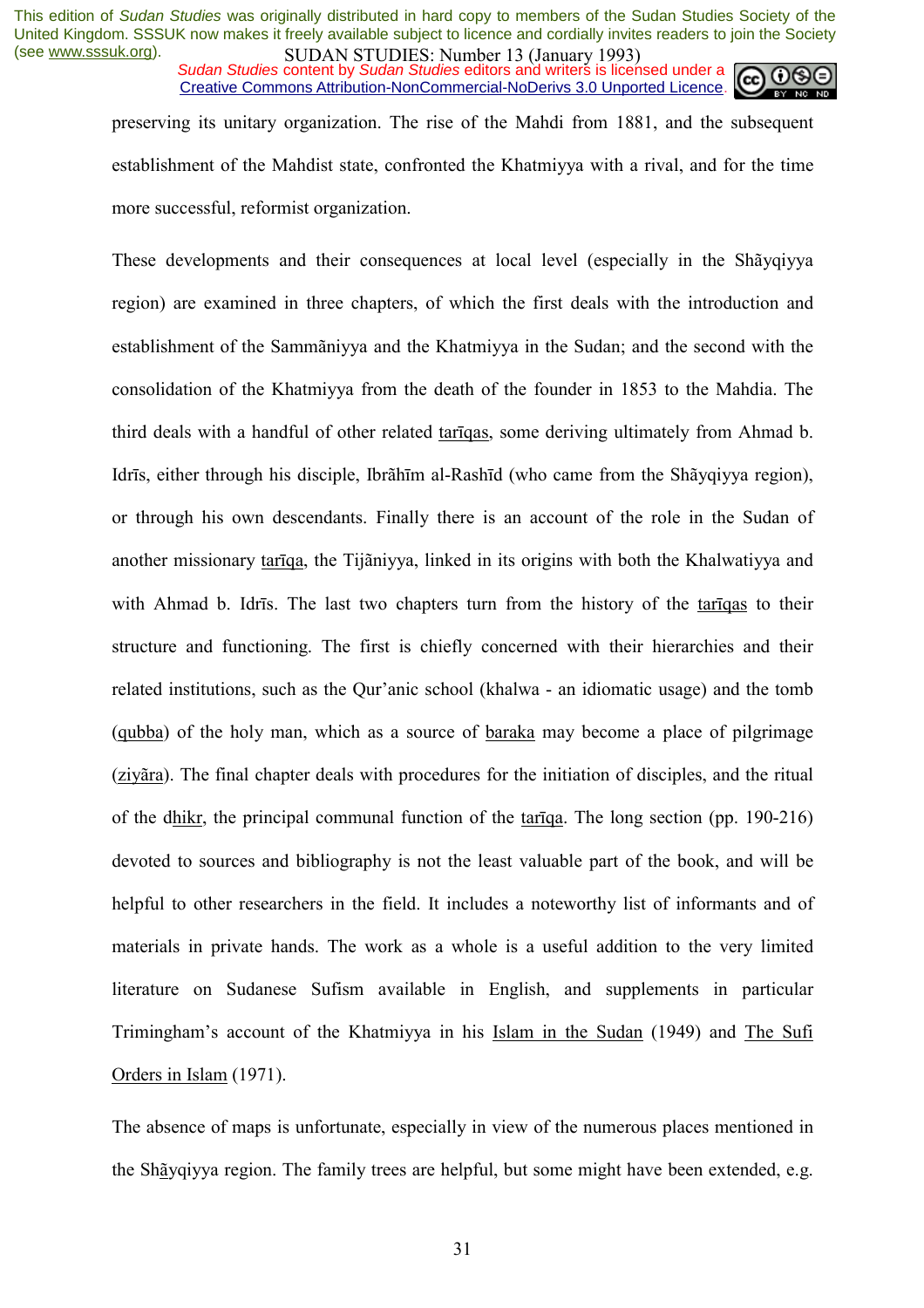*Sudan Studies* content by *Sudan Studies* editors and writers is licensed under a Creative Commons Attribution-NonCommercial-NoDerivs 3.0 Unported Licence.



that of the Mīrghanī family (p.74). As it is, the reader is liable to be swamped by names of

people of whom little or nothing is otherwise said. Finally, by a curious printer's error the

text of p.171 appears twice, both after and at the bottom of p. 170.

P.M. HOLT

# **LETTERS TO HER MOTHER: WARTIME IN THE SUDAN, 1939-45**

by Helen Foley

Castle Cary Press, 1992,1,244 pp, £10.95, ISBN 0905903 269.

Going out to the Sudan in 1928 to start married life, Helen Foley spent the next 18 years in the Sudan with her husband Guy Foley. He was in the Sudan Defence Force and transferred to the Sudan Government in 1932, becoming Director of the Stores and Ordnance Department in 1935, a vital post with the onset of war. At first Secretary for the Red Cross in the Sudan, during the war Helen Foley became Deputy Commissioner for the Red Cross and St John in the Sudan. While abroad she wrote home regularly and frequently to her mother and after her mother's death in 1956 found that she had kept the 1939-45 series of letters. Extracts dealing with wartime from these letters home, with the minimum of connecting text and footnotes, form the basis of this book. The result makes excellent reading.

Although there exists a considerable number of British memoirs of service in the Sudan during the Condominium period, relatively few of them are written by women. Helen Foley's letters are the perfect antidote to the dry historical account. They stand out because they have an immediacy which instantly and vividly evokes the atmosphere of wartime in the northern Sudan and the special pressures then and more generally on the British expatriate wife and the British Sudan official. They contribute to the history of the Condominium, to the progress of the war in north east Africa and Sudan's share in it and especially to the important wartime work of the Red Cross overseas. The book concludes with Mrs Foley's diary of a 16 day voyage from Port Said to England as one of two Red Cross Welfare Officers accompanying 1200 UK ex-prisoners of war. It is well produced and well illustrated with photographs taken by Mrs Foley, a map and an index and can be obtained from the publishers, Castle Cary Press, High Street, Castle Cary, Somerset, BA7 7AN, telephone 0963 50357, for £10.95 plus postage.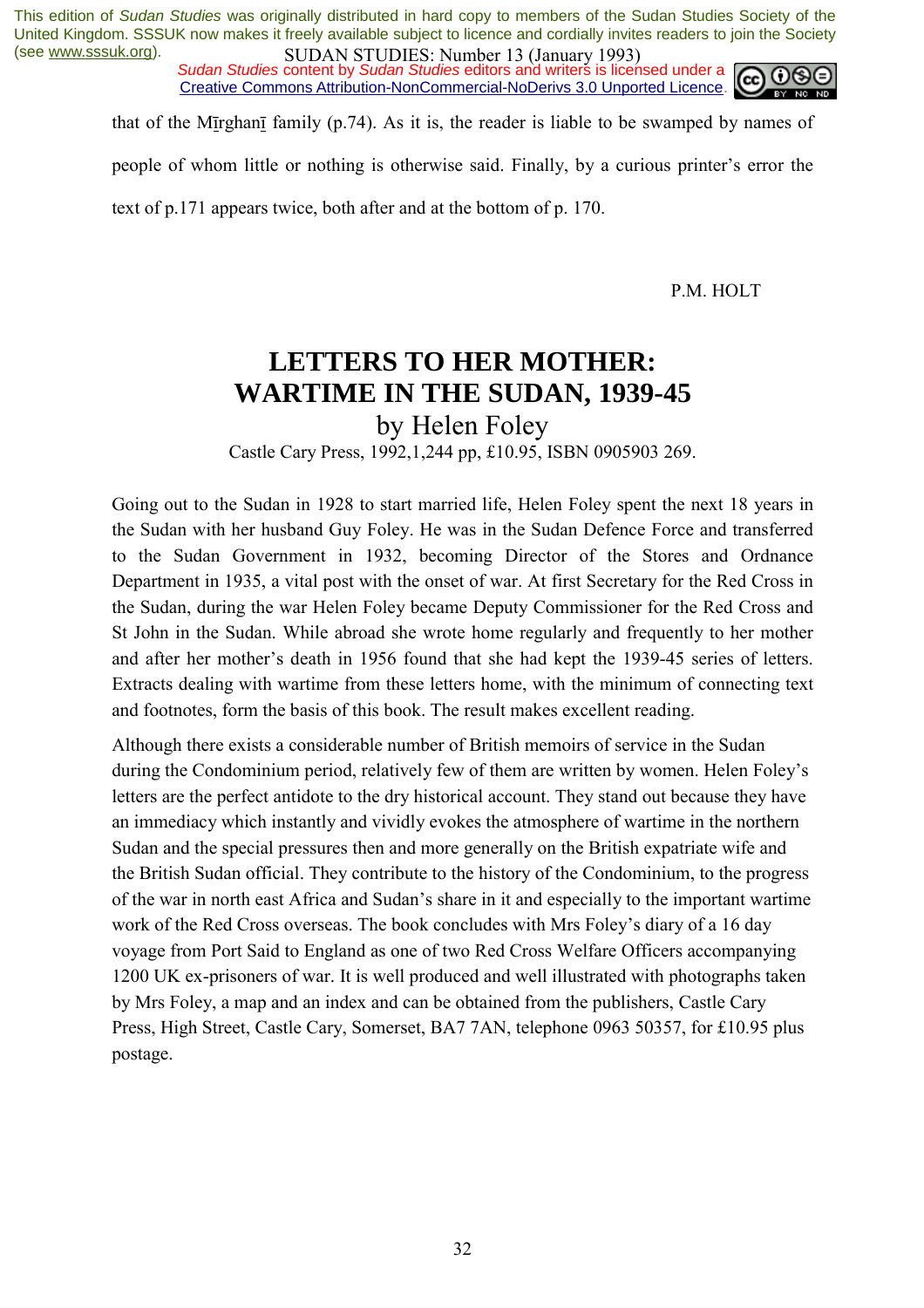*Sudan Studies* content by *Sudan Studies* editors and writers is licensed under a Creative Commons Attribution-NonCommercial-NoDerivs 3.0 Unported Licence.



# **THE WESTERN BAHR AL-GHAZAL UNDER BRITISH RULE 1898-1956**

## Ahmad Alawad Sikainga

Athens, Ohio: Ohio University Press, 1989. 183pp. \$15.00.

Sikainga's study on the western Bahr al-Ghazal (also known as "Dar Fertit") presents a fascinating portrait of one of the moat remote regions of the Sudan. The author considers British administrative policy from 1898 until independence. By highlighting the twin issues of indirect rule and the so-called "Southern Policy", Sikainga explains how British administrators strove to insulate the southern Sudan in general and the western Bahr al-Ghazal in particular from the rest of the Anglo-Egyptian Sudan. He successfully illustrates just how contrived and awkward these efforts proved to be in the western Bahr al-Ghazal.

Although Sikainga carefully considers British administrative policy, he never loses sight of the peoples of the region who came under the administration's influence. In fact, it is this attention paid to the western Bahr al-Ghazal's inhabitants which arguably makes his book so interesting and thought-provoking.

A number of important points surface in this regard. One theme relates to the tremendous ethnic and linguistic diversity found in the region, in spite of its very low population density. There is even an element of religious diversity: migration, trade links, and slave raiding brought in a degree of Islamic influence in the eighteenth and nineteenth century, with the result that small groups (and often ruling elites) were Muslim. Another significant theme relates to what Sikainga calls a "migration tradition": for about two hundred years, the inhabitants of the region had been constantly migrating, shifting back and forth, to escape from political pressures (often manifested in the form of slave raids).

This migration tradition meant that the ethnic, linguistic, and even religious boundaries of the western Bahr al-Ghazal were by no means static. On the contrary, these "boundaries" were very fluid. Populations of the western Bahr al-Ghazal shifted back and forth throughout the regions which we now know as the Sudan, Chad, the Central African Republic, and Zaire. Thus this book details a history which cannot strictly limit itself to the south-western Sudan, but must consider the historical currents from these other areas as well.

By providing this socio-historical background to his topic, Sikainga is able to convey what happened when British administrators initially presumed the existence of clear linguistic,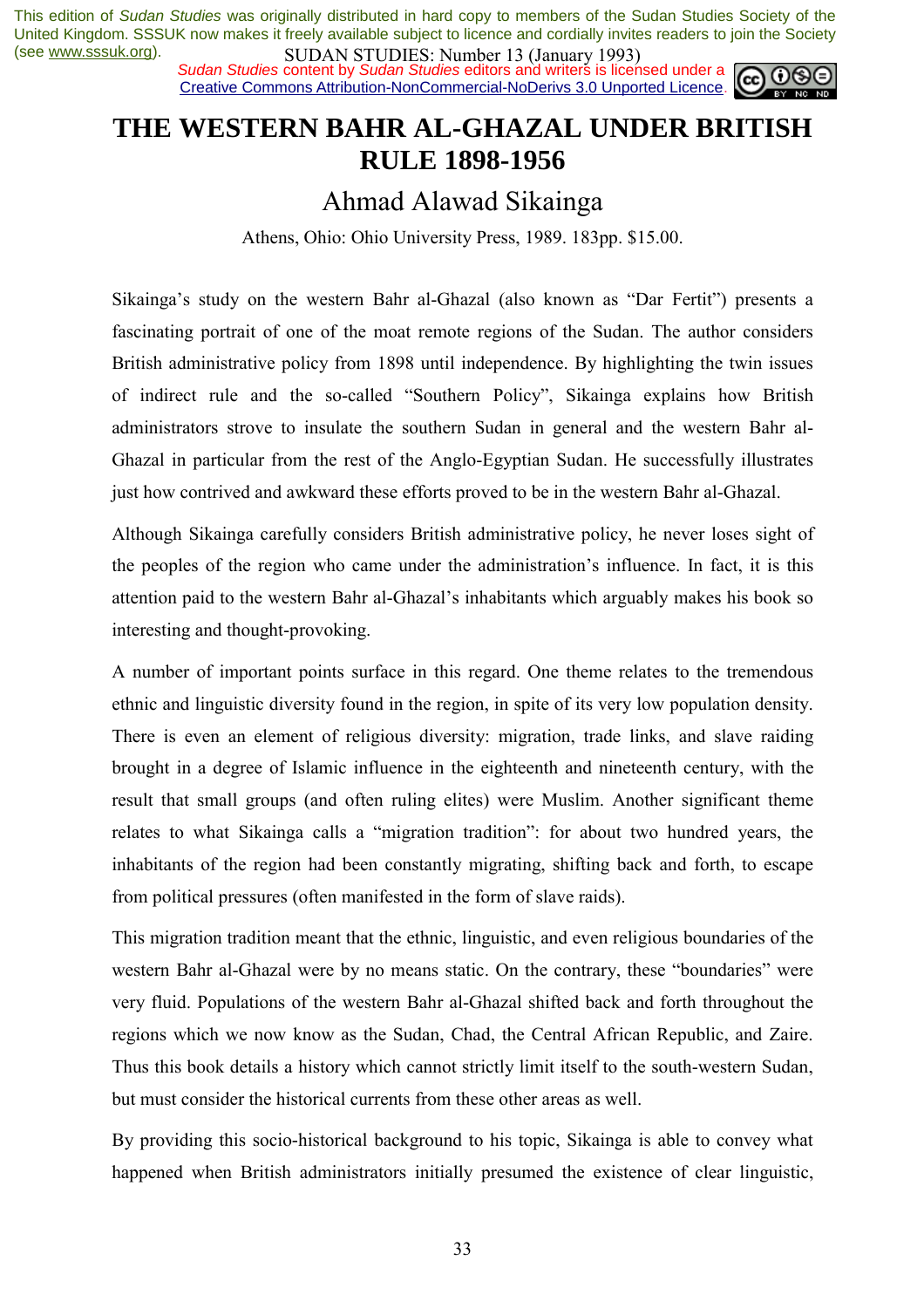*Sudan Studies* content by *Sudan Studies* editors and writers is licensed under a Creative Commons Attribution-NonCommercial-NoDerivs 3.0 Unported Licence.



ethnic, geographical, and even religious boundaries where there were none, and later attempted to contrive the creation of such boundaries. The book also deals with the interplay of personalities in political events, referring to changing British administrators, local leaders, and even Catholic missionaries. Moreover, it shows how a policy that was obsessed with constructing ethnic, political, and religious barriers so badly neglected the region's economic and social development.

This book alludes to many fascinating issues on the western Bahr al-Ghazal which, unfortunately, fall outside of its concentration on the policies and implications of British rule. (One such issue, for -example, is the debate over the nature, extent, and impact of Islamisation on the region by the late nineteenth century.) It is apparent that the turbulent and complex history of this region could warrant a much longer study spanning a broader timeframe.

In sum, Sikainga narrates the story of the western Bahr al- Ghazal under British rule so that it is clear and absorbing. He presents enough introductory information to make his book accessible to readers lacking an in-depth knowledge of Sudanese history, yet at the same time, goes into detail in a manner which would appeal to the specialist.

Heather J. Sharkey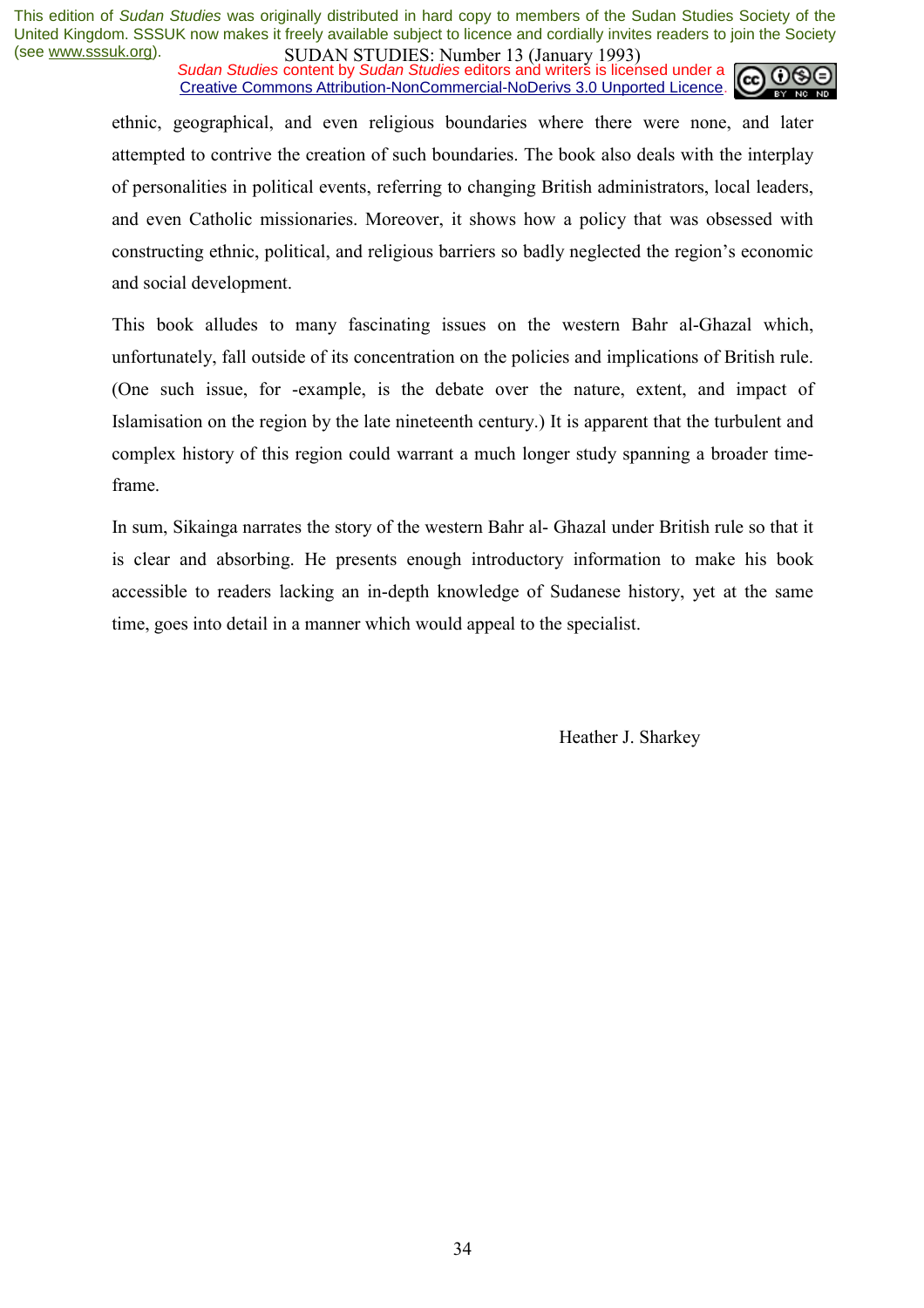*Sudan Studies* content by *Sudan Studies* editors and writers is licensed under a Creative Commons Attribution-NonCommercial-NoDerivs 3.0 Unported Licence.



## **NORTH-EAST AFRICA SEMINAR**

Convenors: Wendy James, Douglas H. Johnson, Alex de Waal, Patricia Daley

## FRIDAYS. 2.15 - 3.45

Institute of Social and Cultural Anthropology Annexe, 61 Banbury Road, Oxford

## **ALL WELCOME**

#### Hilary Term, 1993

| Week 1<br>22 January  | <u>Alex de Waal</u>                                      | The American Intervention in Somalia                                          |
|-----------------------|----------------------------------------------------------|-------------------------------------------------------------------------------|
| $\mathbf{W}$ cck 2    | <b>D.H. Johnson</b>                                      | Lessons of Disengagement: Britain's                                           |
| 29 January            | (St Antony's)                                            | Withdrawal from the Sudan, 1942-56                                            |
| Week 3                | <b>Elizabeth Savage</b>                                  | A Medieval Paradigm from Libya: Islam,                                        |
| 5 February            | (British Museum)                                         | Slaves and War                                                                |
| Week 4<br>12 February | Abdel Salam Sidahmed<br>(Oriental Studies,<br>Cambridge) | <b>The National Islamic Front in Power:</b><br><b>Ideology and Pragmatism</b> |
| Week 5                | <b>Maryinez Lyons</b>                                    | The Bible or the Condom: the Moral Debate                                     |
| 19 February           | (ICS, London)                                            | over AIDS in Uganda                                                           |
| Week 6<br>26 February | Gideon Githega<br>(OCMS)                                 | Liberation Theology and Kenya Today                                           |
| Week 7                | <b>Andrew Timpson</b>                                    | The United Nations and Humanitarian                                           |
| 5 March               | (SCF-UK)                                                 | Assistance: Somalia                                                           |
| Week 8                | Fatima Babikr Mahmoud                                    | <b>Islamic Fundamentalism in Sudan:</b>                                       |
| 12 March              | (U. of Khartoum)                                         | <b>Implications for Women's Rights</b>                                        |